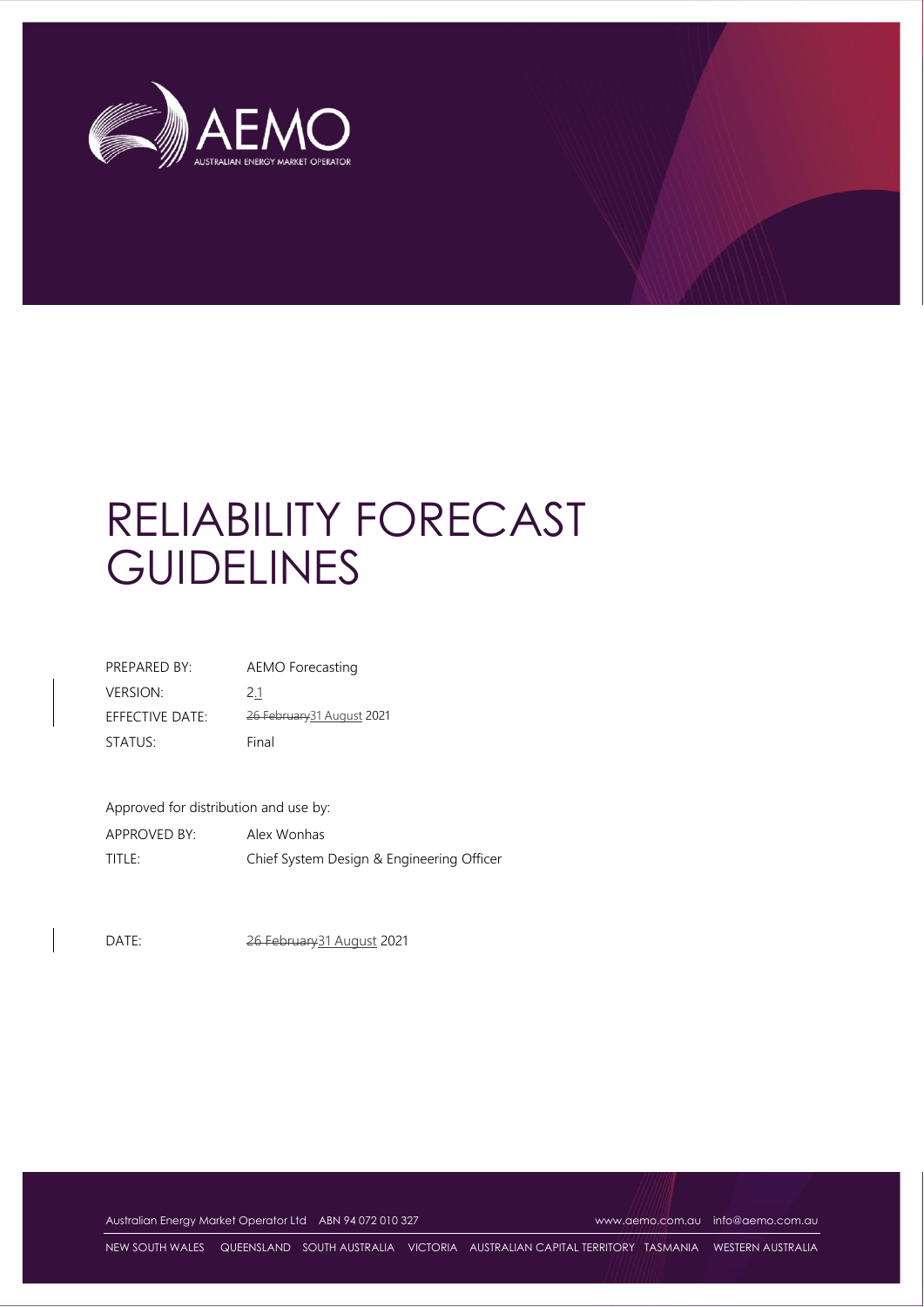

# **VERSION RELEASE HISTORY**

| Version | <b>Effective Date</b> | <b>Summary of Changes</b>                                                                                                                                                     |
|---------|-----------------------|-------------------------------------------------------------------------------------------------------------------------------------------------------------------------------|
| 1.0     | 19 December 2019      | First Issue of Interim Reliability Forecast Guidelines                                                                                                                        |
| 1.1     | 11 November 2020      | Replaces the Interim Reliablity Forecast Guidelines, taking into account the<br>AER's Forecast Best Practice Guidelines and incorporating consultation<br>feedback.           |
| 1.2     | 2 December 2020       | Update for introduction of the National Electricity Amendment (Retailer<br>Reliability Obligation trigger) Rule 2020.                                                         |
| 1.3     | 20 January 2021       | Issue of Draft Reliability Forecast Guidelines following first stage<br>consultation.                                                                                         |
| 2.0     | 26 February 2021      | Replaces the Interim Reliablity Forecast Guidelines, taking into account the<br>AER's Forecast Best Practice Guidelines and incorporating consultation<br>feedback.           |
| 2.1     | 31 August 2021        | <u>Minor change to clarify application of the National Electricity Amendment</u><br>(Retailer Reliability Obligation trigger) Rule 2020, and other administrative<br>changes. |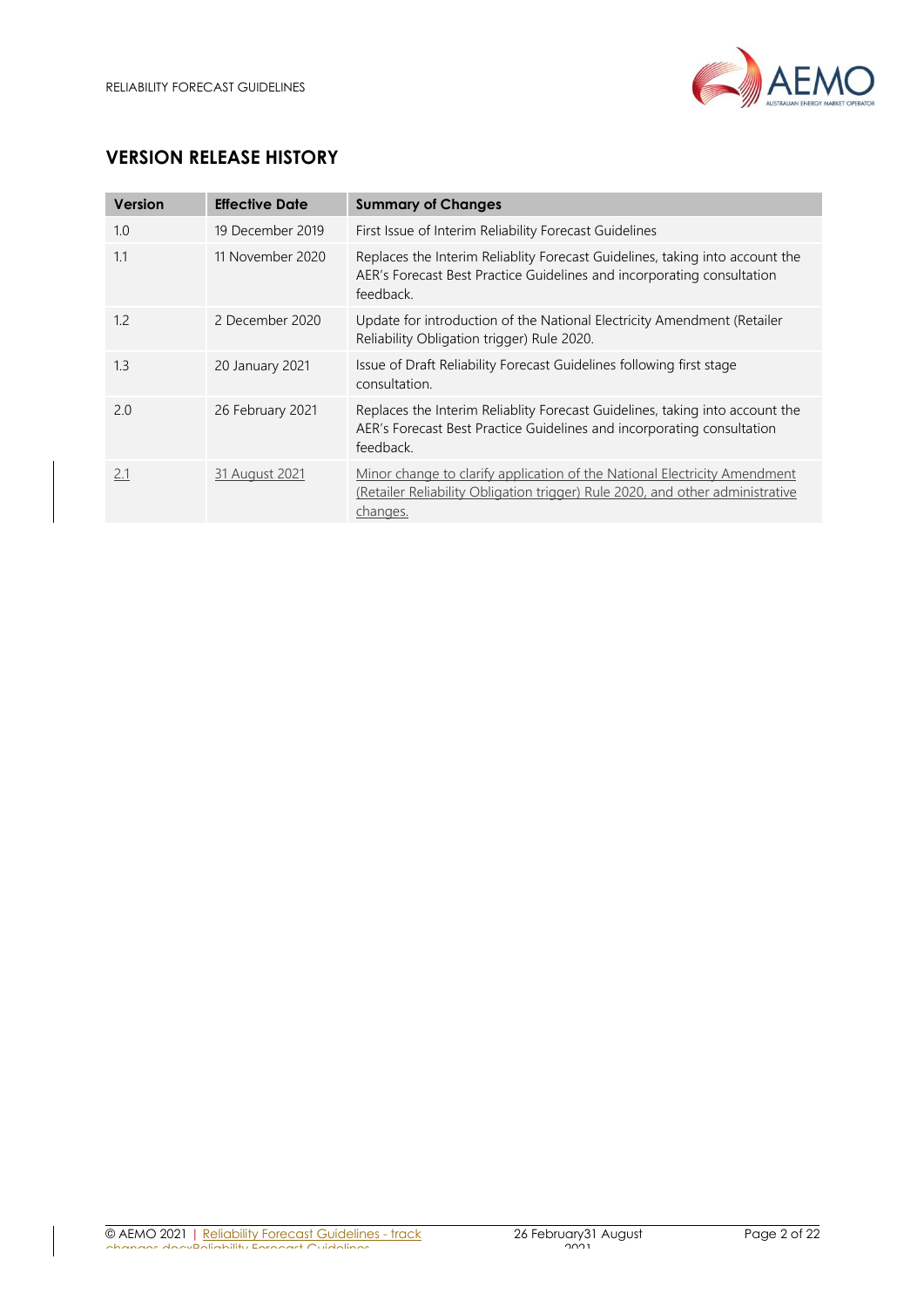

# **CONTENTS**

| 1.<br>1.1.                  | <b>INTRODUCTION</b><br>Purpose and scope                             | 4<br>4         |  |
|-----------------------------|----------------------------------------------------------------------|----------------|--|
| 1.2.<br>1.3.                | Definitions and interpretation<br>Required content of the Guidelines | 4<br>5         |  |
| 1.4.                        | Related documents                                                    | 5              |  |
| 2.                          | STAKEHOLDER ENGAGEMENT                                               | 6              |  |
| 2.1.                        | Engagement cycle                                                     | 6              |  |
| 2.2.                        | The Stakeholder engagement spectrum                                  | $\overline{7}$ |  |
| 2.3.                        | Forms of engagement                                                  | 8              |  |
| 2.4.                        | Effective engagement                                                 | 10             |  |
| 2.5.                        | Forecasting Approach register                                        | 11             |  |
| 3.                          | DATA INPUTS, ASSUMPTIONS AND METHODOLOGY                             | 11             |  |
| 3.1.                        | General principles                                                   | 11             |  |
| 3.2.                        | Forecast methodologies                                               | 12             |  |
| 3.3.<br>3.4.                | Inputs and assumptions<br>Incorporating confidential information     | 13<br>15       |  |
| 3.5.                        | Quality assurance                                                    | 15             |  |
|                             |                                                                      |                |  |
| 4.                          | FORECAST IMPROVEMENTS                                                | 17<br>1847     |  |
| 4.1.<br>4.2.                | The forecast accuracy report                                         |                |  |
|                             | Forecast improvement plan                                            | 18             |  |
| 5.                          | RELIABILITY FORECAST                                                 | 1948           |  |
| 5.1.                        | Reliability forecast and indicative reliability forecast<br>1918     |                |  |
| 5.2.                        | Updating the reliability forecast                                    | 19             |  |
| 6.                          | <b>DEMAND</b>                                                        | 20             |  |
| 6.1.                        | Demand definitions                                                   |                |  |
| 6.2.                        | One-in-two year peak demand forecast                                 | 21             |  |
| Actual demand<br>6.3.<br>21 |                                                                      |                |  |
| <b>TABLES</b>               |                                                                      |                |  |
| Table 1                     |                                                                      |                |  |
|                             | Table 2                                                              |                |  |
| <b>FIGURES</b>              |                                                                      |                |  |
| Figure 1                    |                                                                      |                |  |
| Figure 2                    |                                                                      |                |  |
|                             | Figure 3                                                             |                |  |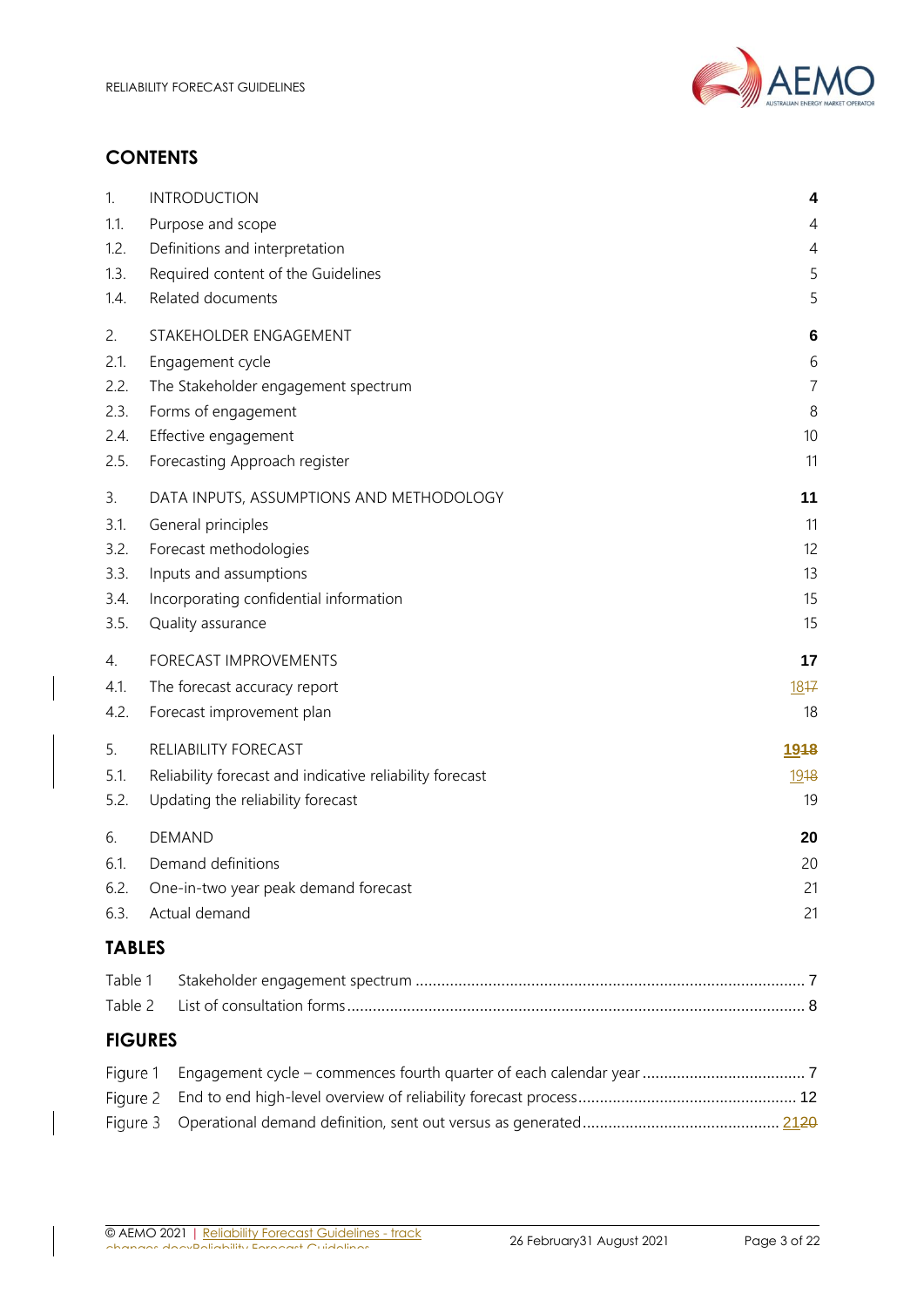

# <span id="page-3-0"></span>**1. INTRODUCTION**

# <span id="page-3-1"></span>**1.1. Purpose and scope**

These are the Draft Reliability Forecast Guidelines (**Guidelines**) made under clause 4A.B.4 and amended under clause 11.132.5 of the National Electricity Rules (**NER**).

The purpose of the Guidelines is to:

- explain to *liable entities* and other interested parties how a *reliability forecast* is prepared,  $(a)$ and the underlying procedures, information requirements and methodologies that govern its preparation and operation; and
- $(b)$ describe how AEMO will implement the *Forecasting Best Practice Guidelines* produced by the Australian Energy Regulator (AER) in preparing a *reliability forecast*.

These Guidelines have effect only for the purposes set out in the NER. The NER and the National Electricity Law prevail over these Guidelines to the extent of any inconsistency.

# <span id="page-3-2"></span>**1.2. Definitions and interpretation**

#### **1.2.1. Glossary**

Terms defined in the National Electricity Law and the NER have the same meanings in these Guidelines unless otherwise specified in this clause.

Terms defined in the NER (whether in Chapter 4A or Chapter 10) are intended to be identified in these Guidelines by italicising them, but failure to italicise a defined term does not affect its meaning.

The words, phrases and abbreviations in the table below have the meanings set out opposite them when used in these Guidelines.

| <b>Term</b>   | <b>Definition</b>                          |
|---------------|--------------------------------------------|
| <b>AEMO</b>   | Australian Energy Market Operator          |
| <b>AER</b>    | Australian Energy Regulator                |
| <b>DSP</b>    | Demand Side Participation                  |
| <b>ESOO</b>   | Electricity Statement of Opportunities     |
| <b>FAR</b>    | Forecast Accuracy Report                   |
| <b>FBPG</b>   | Forecasting Best Practice Guidelines (AER) |
| <b>FRG</b>    | Forecasting Reference Group                |
| <b>IASR</b>   | Inputs, Assumptions and Scenarios Report   |
| <b>NEM</b>    | National Electricity Market                |
| <b>NEMWCF</b> | NEM Wholesale Consultative Forum           |
| <b>NER</b>    | National Electricity Rules                 |
| <b>POE</b>    | Probability of Exceedance                  |
| <b>POLR</b>   | Procurer of Last Resort                    |
| RERT          | Reliability and Emergency Reserve Trader   |
| <b>RIG</b>    | Reliability Instrument Guidelines (AER)    |
| <b>RRO</b>    | Retailer Reliability Obligation            |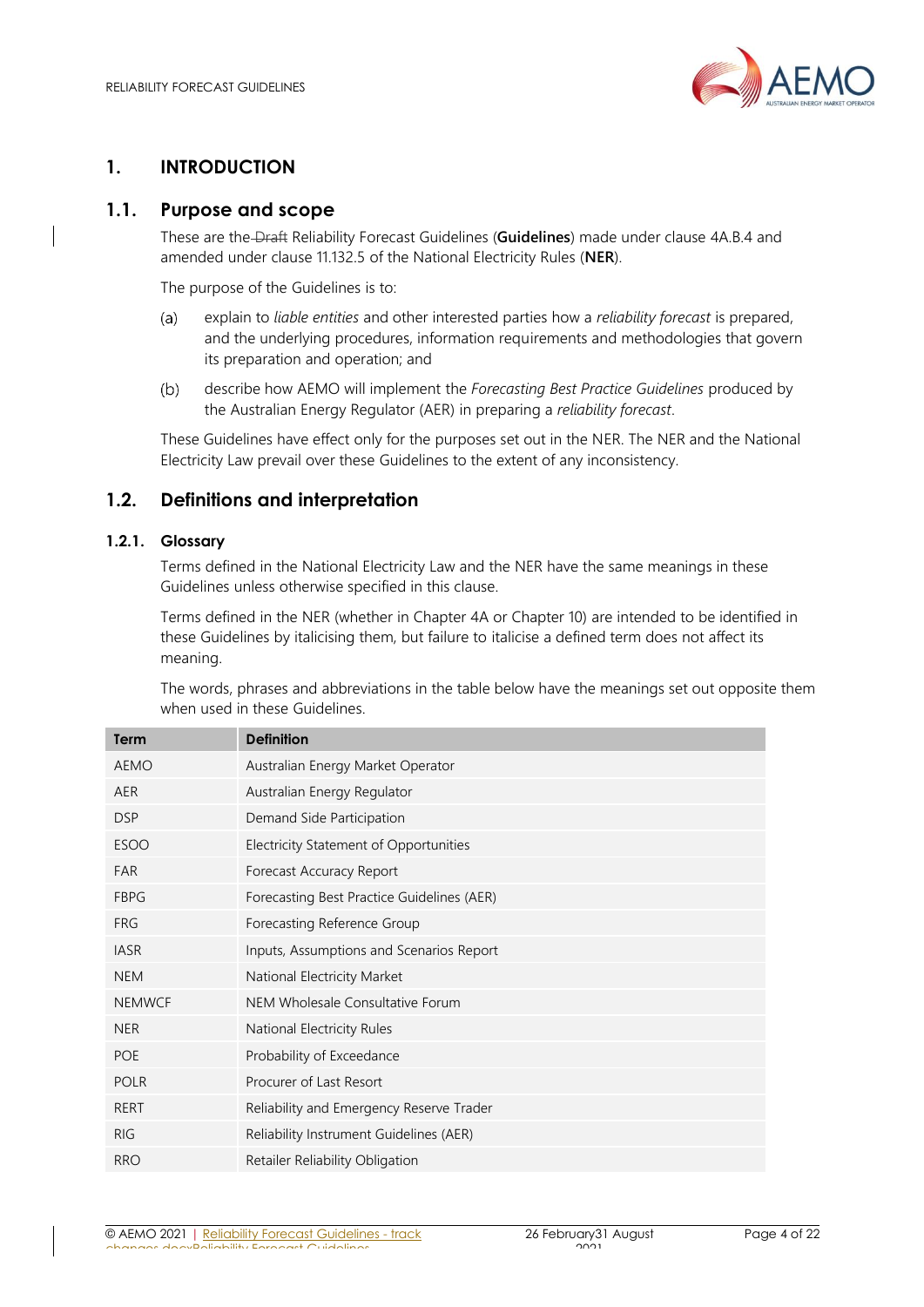

#### **1.2.2. Interpretation**

These Guidelines are subject to the principles of interpretation set out in Schedule 2 of the National Electricity Law.

# <span id="page-4-0"></span>**1.3. Required content of the Guidelines**

In accordance with NER clause 4A.B.4(b), these Guidelines include the components listed below, which can be found in the section(s) indicated:

- (a) the methodology for determining *actual demand* for a *trading interval* [**section [6.3](#page-20-1)**];
- (b) the manner in which information requests under NER clause 3.13.3A(d) can be made (which may include standing or individual requests) and the nature, scope and form of the information which can be requested [**section [3.3.2](#page-13-0)**];
- (c) identification by *Registered Participants* of *confidential information* provided in response to an information request [**sectio[n 3.4](#page-14-0)**];
- (d) the criteria for determining timeframes to respond to an information request, which must allow a reasonable time for *Registered Participants* to respond having regard to the nature of the information request [**section [3.3.2](#page-13-0)**];
- (e) the consultation processes with relevant stakeholders in preparing a *reliability forecast* and *indicative reliability forecast* [**section [2.3](#page-7-0)**];
- (f) the methodology, assumptions and inputs to be used for a *reliability forecast* and *indicative reliability forecast*, including:
	- (i) a high level description of how the modelling assumptions and inputs are derived and sourced [**sections [3.2](#page-11-0) and [3.3](#page-12-0)**];
	- (ii) an explanation of how a *reliability forecast*, *indicative reliability forecast*, *forecast reliability gap* and *forecast reliability gap period* are determined [**section [5.1](#page-18-1)**]; and
	- (iii) explanatory material about how demand forecasts (including the *one-in-two year peak demand forecast*) are calculated and produced [**section [6.2](#page-20-0)**];
- (g) the supporting materials to be published for a *reliability forecast*, the form of the supporting materials and the timeframe for the publication of the supporting materials [**section [3.5.2](#page-15-0)**];
- (h) the process for updates to a *reliability forecast* in accordance with NER clause 3.13.3A(b) [**section [5.2](#page-18-2)**];
- (i) the process for AEMO preparing, reporting on and implementing its annual improvement program in accordance with its obligations under NER clause 3.13.3A(h) [**sections [4.2](#page-17-1) and [3.5.1](#page-15-1)**]; and
- (j) any other matters required to be provided for under NER Chapter 4A [*none identified*].

## <span id="page-4-1"></span>**1.4. Related documents**

| Reference | <b>Title</b>                                | Location                                                                                                                      |
|-----------|---------------------------------------------|-------------------------------------------------------------------------------------------------------------------------------|
| AER FBPG  | AER Forecasting Best Practice<br>Guidelines | https://www.aer.gov.au/system/files/AER%20-<br>%20Forecasting%20best%20practice%20quideline<br>s%20-%2025%20August%202020.pdf |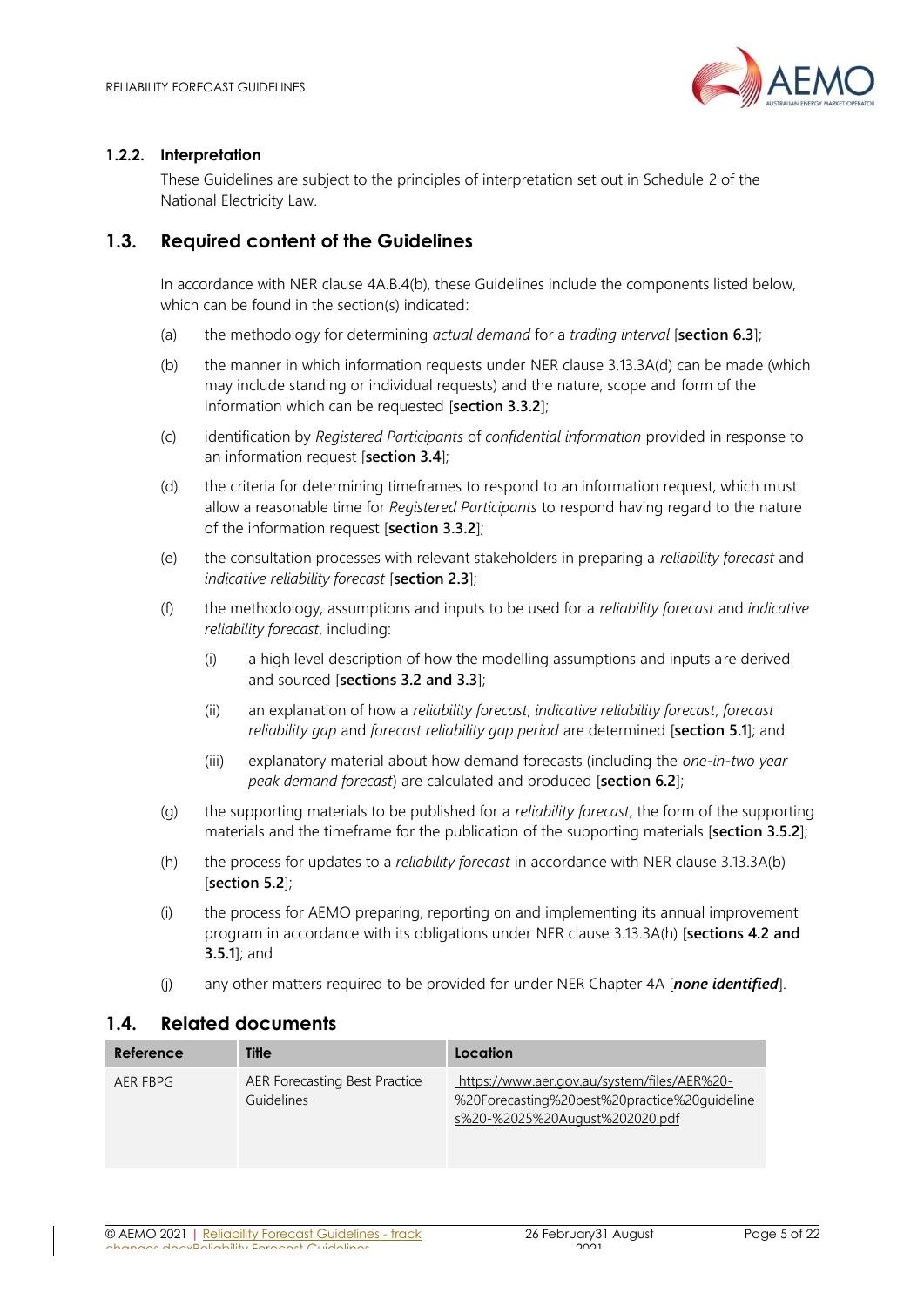

| Reference                                                   | <b>Title</b>                                           | Location                                                                                                                                                             |
|-------------------------------------------------------------|--------------------------------------------------------|----------------------------------------------------------------------------------------------------------------------------------------------------------------------|
| AER Interim RIG                                             | AER Interim Reliability<br>Instrument Guidelines       | https://www.aer.gov.au/retail-markets/retail-<br>guidelines-reviews/retailer-reliability-obligation-<br>interim-reliability-instrument-guidelines                    |
| DSP forecast<br>methodology                                 | Demand Side Participation<br>forecast methodology      | Available at: https://aemo.com.au/en/energy-<br>systems/electricity/national-electricity-market-<br>nem/nem-forecasting-and-planning/forecasting-<br>approach        |
| Demand<br>Forecasting<br>Methodology<br>Paper               | <b>Electricity Demand Forecasting</b><br>Methodology   | Available at: https://aemo.com.au/en/energy-<br>systems/electricity/national-electricity-market-<br>nem/nem-forecasting-and-planning/forecasting-<br><u>approach</u> |
| ESOO and<br>Reliability Forecast<br>Methodology<br>document | ESOO and Reliability Forecast<br>Methodology document  | Available at: https://aemo.com.au/en/energy-<br>systems/electricity/national-electricity-market-<br>nem/nem-forecasting-and-planning/forecasting-<br><u>approach</u> |
| <b>RSIG</b>                                                 | AEMO Reliability standard<br>Implementation Guidelines | Available at: https://aemo.com.au/en/energy-<br>systems/electricity/national-electricity-market-<br>nem/nem-forecasting-and-planning/forecasting-<br>approach        |

# <span id="page-5-0"></span>**2. STAKEHOLDER ENGAGEMENT**

# <span id="page-5-1"></span>**2.1. Engagement cycle**

AEMO will engage with industry and interested parties regularly before, during and after the determination of *reliability forecasts*. This includes review of key input drivers, interim results for component forecasts and key processes, including demand and supply forecasts.

The annual engagement cycle is shown i[n Figure 1.](#page-6-2) It highlights the different phases of the *reliability forecast* process; some phases require industry engagement to validate inputs and assumptions, other phases are outcomes of component forecasts or the resulting *reliability* forecast. While these phases are sequential, AEMO will look for opportunities for improvements continually and engage with industry on these as early as practicable, when relevant.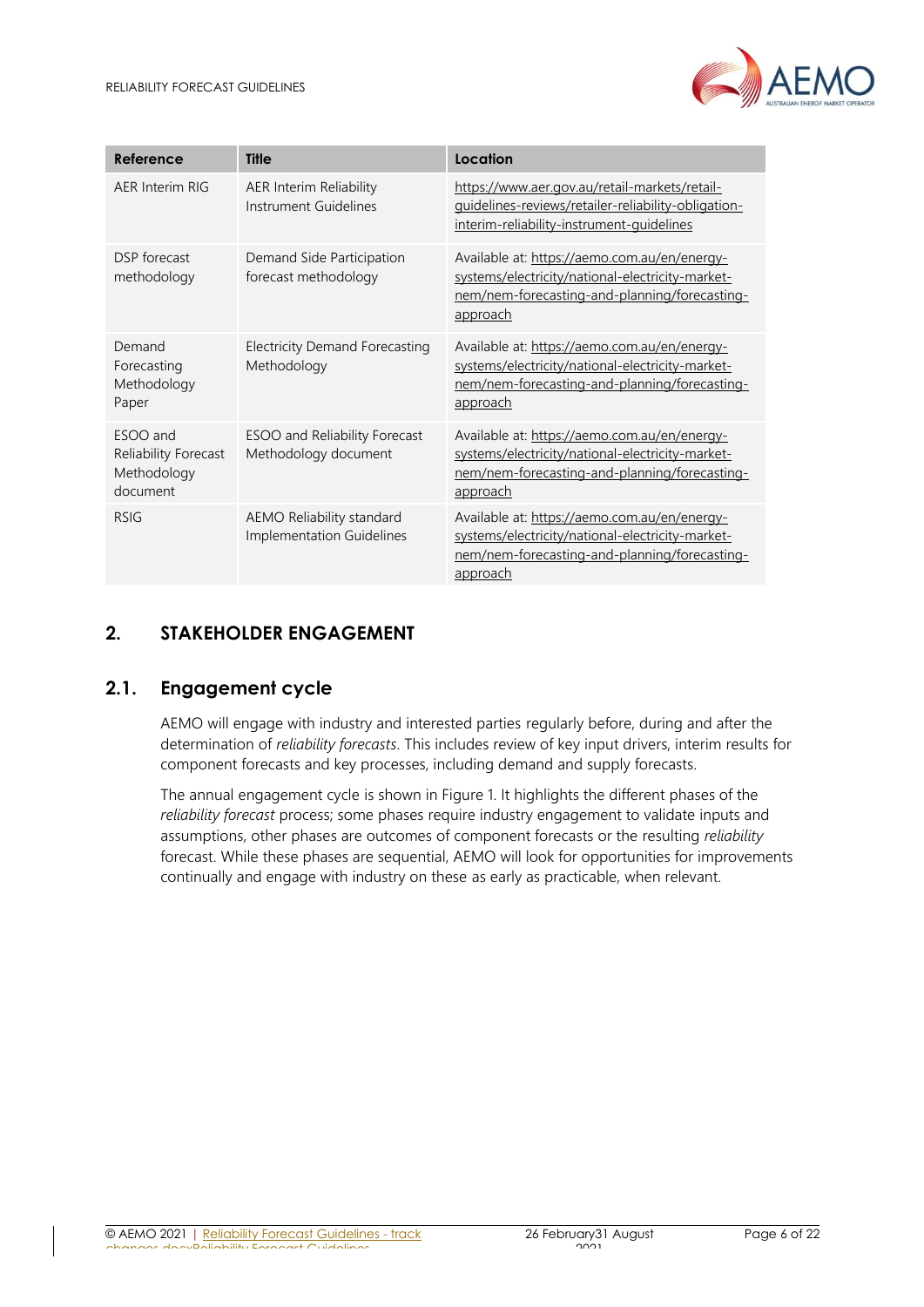



<span id="page-6-2"></span>Figure 1 **Engagement cycle – commences fourth quarter of each calendar year**

Within the development of the annual IASR, AEMO will publish a timeline for stakeholder engagement on the development of key inputs and assumptions.

## <span id="page-6-0"></span>**2.2. The Stakeholder engagement spectrum**

There are various frameworks for describing the types of stakeholder engagement, such as the five levels in the AER's Stakeholder Engagement Framework<sup>1</sup>. [Table 1](#page-6-1) below is based on these levels and shows how they may be used in the context of AEMO's stakeholder engagement.

<span id="page-6-1"></span>

| <b>Type</b> | <b>Characteristic</b>                                                 | <b>Examples of likely use</b>                                                                           |
|-------------|-----------------------------------------------------------------------|---------------------------------------------------------------------------------------------------------|
| Inform      | One-way engagement                                                    | Website<br>Written reports<br>Email updates to mailing lists<br>Certain agenda items at industry forums |
| Consult     | Limited two-way engagement: we ask<br>questions, stakeholders respond | Some agenda items at industry forums<br>Surveys<br>Some one-on-one meetings                             |

**Table 1 Stakeholder engagement spectrum**

© AEMO 2021 | Reliability Forecast Guidelines - track changes.dockbellity Forecast Guidelines

<sup>&</sup>lt;sup>1</sup> Available at[: https://www.aer.gov.au/about-us/stakeholder-engagement](https://www.aer.gov.au/about-us/stakeholder-engagement)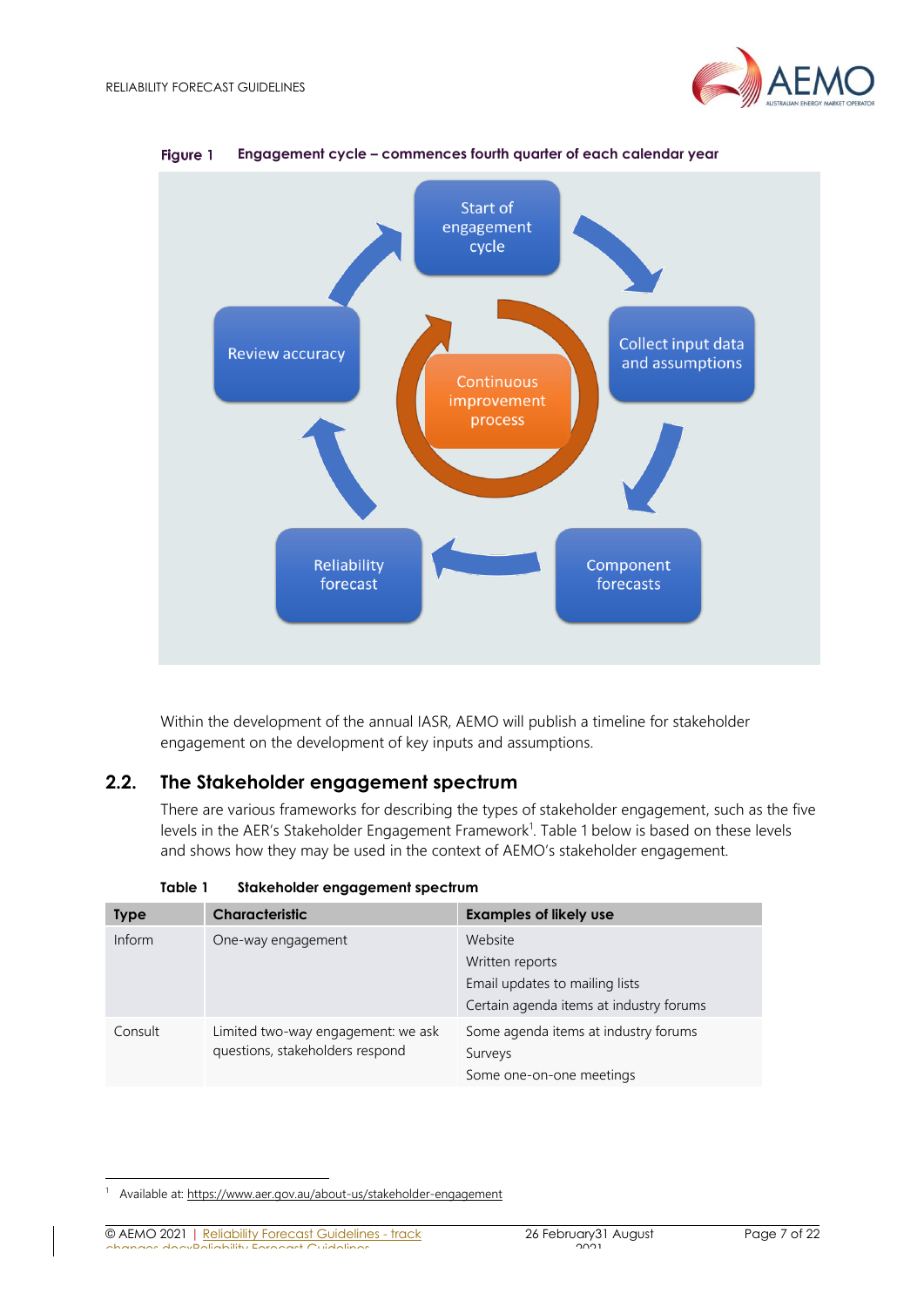

| <b>Type</b> | <b>Characteristic</b>                                                                                                            | <b>Examples of likely use</b>                                                                                                                                                                                              |
|-------------|----------------------------------------------------------------------------------------------------------------------------------|----------------------------------------------------------------------------------------------------------------------------------------------------------------------------------------------------------------------------|
| Involve     | Two-way or multi-way engagement:<br>learning on all sides, stakeholders and<br>AEMO act independently, AEMO is<br>decision maker | Some agenda items at industry forums<br>Advisory boards and technical working groups<br>Written consultations<br>Some one-on-one meetings<br>Workshops, such as for the Inputs, Assumptions<br>and Scenarios Report (IASR) |
| Collaborate | Two-way or multi-way engagement:<br>joint decision making and actions                                                            |                                                                                                                                                                                                                            |
| Empower     | Decisions delegated to stakeholders;<br>stakeholders play a role in governance                                                   |                                                                                                                                                                                                                            |

# <span id="page-7-0"></span>**2.3. Forms of engagement**

#### **2.3.1. Choosing the right form of engagement**

No particular form of engagement is better than another for all purposes. By considering the following factors, AEMO can choose the most effective form(s) of engagement for a given purpose. The factors include the:

- Materiality, novelty and complexity of the purpose.
- Risk to forecast accuracy
- Stakeholder objectives
- Constraints that AEMO and stakeholders face including but not limited to; available time, funds, and access to specialist skills/knowledge/information and tools.
- Engagement effectiveness. To this end, AEMO will regularly seek input on the effectiveness of its engagement. From that feedback, AEMO will consider the benefit of further stakeholder involvement.

AEMO notes that large and complex matters, such as the ISP, are likely to require multiple forms of consultation throughout the various stages.

#### **2.3.2. Engagement approach for the Reliability Forecast Guidelines**

For the purpose of consulting on the development of the *reliability forecast*, including the methodologies used, AEMO has defined five forms of engagement that may suit different circumstances. These are shown in [Table 2.](#page-7-1) Under type, the bold text highlights the corresponding engagement spectrum as discussed in [Table 1.](#page-6-1) As seen from the examples, "consult' or 'involve' is used in the the majority of the engagement.

<span id="page-7-1"></span>

| <b>Type</b>                      | Form of engagement                                                                                                     | <b>Examples of likely use</b>                                                                                          |
|----------------------------------|------------------------------------------------------------------------------------------------------------------------|------------------------------------------------------------------------------------------------------------------------|
| 1 – Information only<br>[INFORM] | • AEMO will advise industry of the<br>change, e.g. through FRG meetings,<br>and update documentation when<br>reissued. | Minor administrative updates to<br>methodology descriptions, use of<br>more recent data from existing data<br>sources. |

#### **Table 2 List of consultation forms**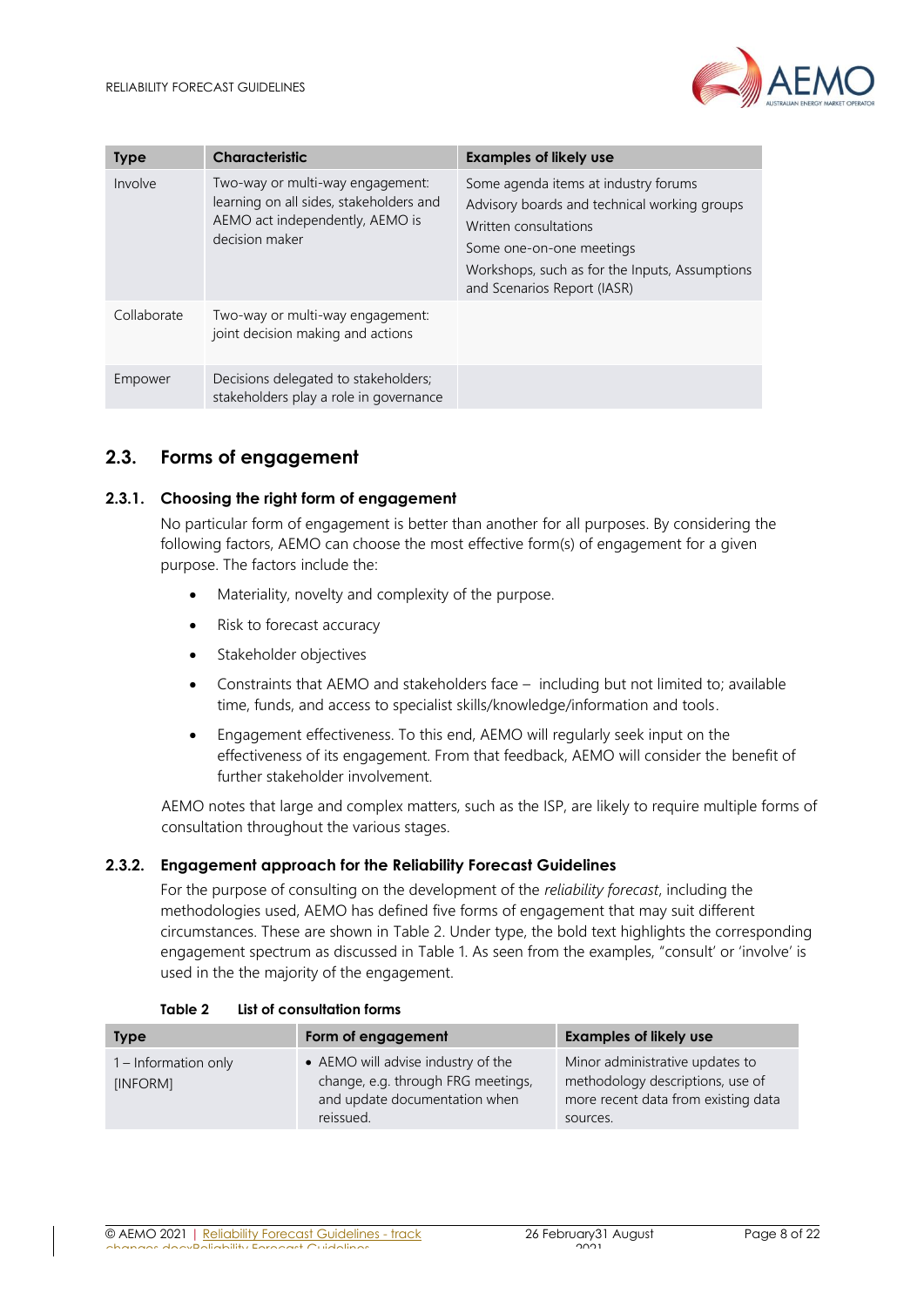

| <b>Type</b>                                         | Form of engagement                                                                                                                                                                                                                                                                                                                                                                                                                                                                                              | <b>Examples of likely use</b>                                                                                                                                                                                                                                                     |
|-----------------------------------------------------|-----------------------------------------------------------------------------------------------------------------------------------------------------------------------------------------------------------------------------------------------------------------------------------------------------------------------------------------------------------------------------------------------------------------------------------------------------------------------------------------------------------------|-----------------------------------------------------------------------------------------------------------------------------------------------------------------------------------------------------------------------------------------------------------------------------------|
| 2 – FRG discussion<br>[CONSULT]                     | • Topic listed on FRG meeting agenda.<br>• Presentation should be circulated<br>ahead of the FRG meeting as per the<br>FRG Terms of Reference.<br>• Presentation and discussion at FRG<br>meeting.<br>• Outcomes and actions arising to be<br>listed in FRG meeting minutes.                                                                                                                                                                                                                                    | Discussion of ideas to be<br>implemented, seeking suggestions<br>for improvements or presentation of<br>draft results of component forecasts<br>of lesser importance.                                                                                                             |
| 3 - FRG consultation<br>[CONSULT]                   | • Topic listed on FRG meeting agenda.<br>• Presentation should be circulated<br>ahead of the FRG meeting as per the<br>FRG Terms of Reference and include<br>background, proposed change and<br>justification.<br>• Presentation and discussion at FRG<br>meeting.<br>• Opportunity for verbal/written<br>feedback for two weeks following the<br>FRG meeting.<br>• Conclusion summarised prior to the<br>following FRG meeting.<br>• Conclusion and submissions received<br>to be published on AEMO's website. | Discussion of draft component<br>forecasts with significant implications<br>to the reliability forecast or changes<br>to data source/methodology<br>changes that do not require a major<br>update to the methodology<br>documents.                                                |
| 4 - Short form written<br>consultation<br>[INVOLVE] | • Single round of written consultation,<br>allowing no less than 20 business<br>days for participants to submit their<br>responses. Final determination<br>published.<br>• Single stage process, as outlined in<br>the AER's FBPG - Appendix B                                                                                                                                                                                                                                                                  | Typically used for continuous<br>improvement initiatives, annual<br>inputs and assumptions consultation<br>and improvement plan<br>(other than administrative or to<br>correct an error).<br>Used for updates to the<br>methodologies between the four<br>year consultation cycle |
| 5 - Long form written<br>consultation<br>[INVOLVE]  | • Forecasting best practice consultation<br>procedures as outlined in the AER's<br>FBPG - Appendix A                                                                                                                                                                                                                                                                                                                                                                                                            | Consulting on material changes to<br>Forecasting Approach. Must be<br>undertaken at least every four years.                                                                                                                                                                       |
| 6 - Rules Consultation<br>Procedure<br>[INVOLVE]    | • As outlined in NER clause 8.9.                                                                                                                                                                                                                                                                                                                                                                                                                                                                                | Reliability forecast guidelines                                                                                                                                                                                                                                                   |

Key forms of enagement from the above table are described further in the following sections.

#### **2.3.3. Industry forums/workshops**

AEMO convenes a number of forums which meet regularly. These are particularly useful for informing participants, seeking inputs, and facilitating discussion on various topics. These forums include:

- $(a)$ the Forecasting Reference Group (**FRG**) – meets monthly, specific to forecasting topics (both supply and demand); and
- the National Electricity Market (NEM) Wholesale Consultative Forum (**NEMWCF**) meets  $(b)$ quarterly, broad coverage of NEM-related issues.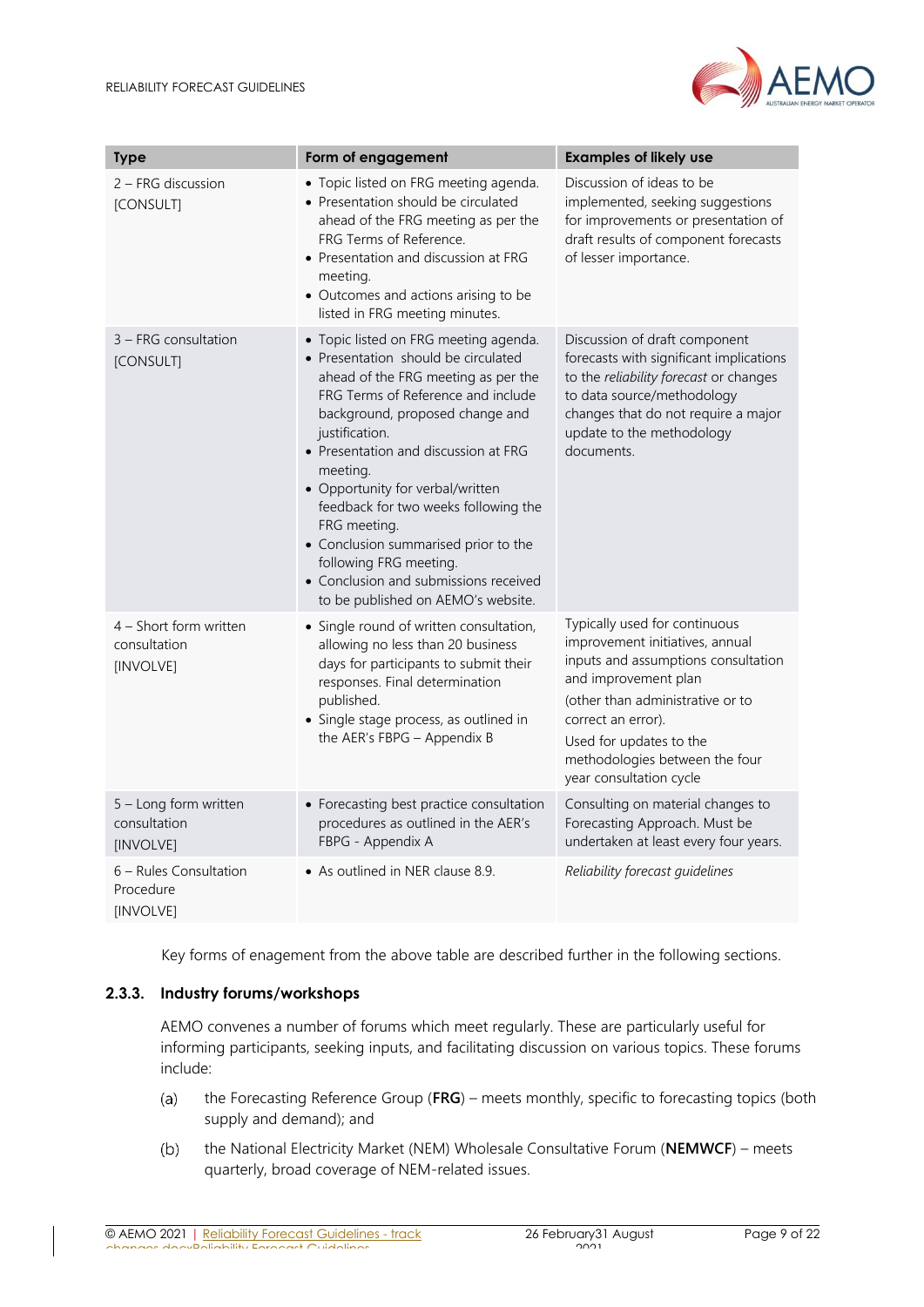

In addition, AEMO holds a number of ad hoc industry workshops, typically to facilitate discussion around ongoing consultation processes, seek input for major reports or encourage knowledge exchange.

Industry forums/workshops are expected to be AEMO's most frequent ongoing method of engagement with stakeholders on *reliability forecast* issues, being transparent, open to interested participants and allowing for efficient discussion between AEMO and all industry groups. Depending on needs, they can be used for the both informing, consulting and involving as per the spectrum above.

#### **2.3.4. Technical working groups/advisory boards**

AEMO may from time to time establish technical working groups or advisory boards to assist with the development of concepts for improvements in reliability forecasting, typically where the subject is complex and requires specialist knowledge. The technical working groups allow in-depth discussion and assessment of ideas for future implementation as characterised in the involvement spectrum.

#### **2.3.5. One-on-one discussions**

AEMO may engage with stakeholders individually, for the purpose of obtaining, verifying or discussing relevant *confidential information* that is essential for the accuracy of the *reliability forecasts*. One-on-one discussions may be consulting, involving or collaborating types of engagement.

#### **2.3.6. Written consultation**

Significant changes to forecasting methodologies and major reviews require more extensive consultation, in some cases as prescribed by the NER or the Forecasting Best Practice Guidelines (**FBPG**). Written consultations will generally be hosted on AEMO's Consultation web portal, and flagged with relevant stakeholders through broad communications, including in industry forums (such as the FRG or the NEMWCF). AEMO will publish consultation papers and invite written submissions from *Registered Participants* and interested parties. Consultations can be for either for consulting or involving.

## <span id="page-9-0"></span>**2.4. Effective engagement**

Effective engagement requires more than just choosing the right form of engagement.

Firstly, it is critical that stakeholders are supported with relevant information. To this end, AEMO will provide:

- Key model outputs with their drivers and background information, to build stakeholder understanding and therefore involvement.
- Relevant and timely information pertinent to the form of consultation. Where no specific rules or guidelines inform the timeframes for information provision, AEMO will consider the timeframes listed in the FRG's Terms of Reference (TOR) as relevant. The FRG TOR are discussed at least annually with stakeholders.

Secondly, to support stakeholder's participation, AEMO will clearly state the form of engagement adopted for each subject, and where it sits on the engagement spectrum.

Finally, where practical AEMO will maintain a flexible approach to each engagement, subject to cost and scheduling constraints.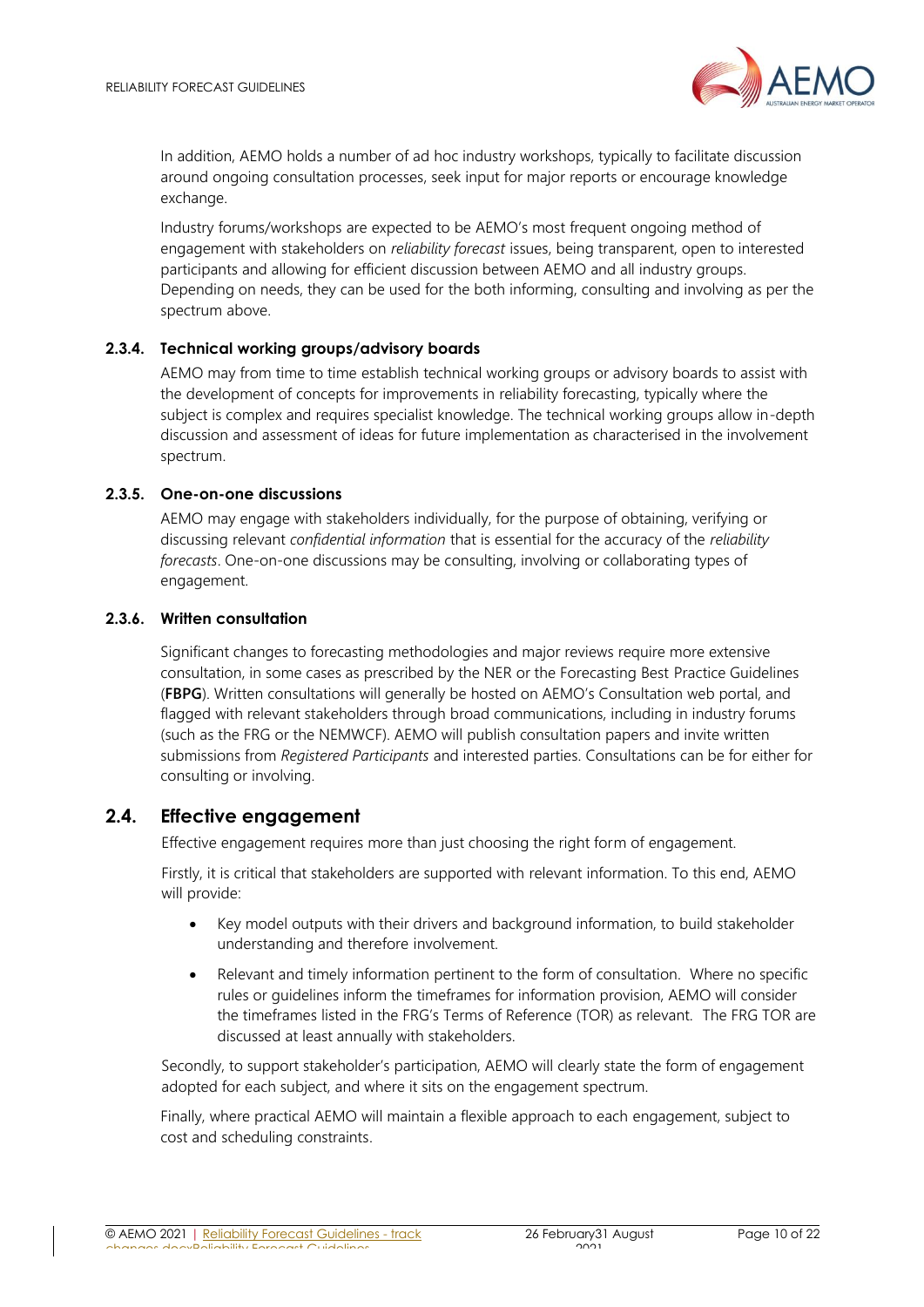

#### **2.4.1. Transparency on breadth and depth of engagement**

AEMO is to provide transparency on which stakeholders participated in engagement opportunities, by listing attendance at meetings and publishing non-confidential consultation submissions. AEMO's FBPG compliance report to the AER contains some basic measures that indicate the breadth and depth of consultation, allowing the AER to assess the effectiveness of AEMO's stakeholder engagement.

# <span id="page-10-0"></span>**2.5. Forecasting Approach register**

AEMO will utilise a public Forecasting Approach register to support Stakeholder engagement. The register will document:

- Stakeholder feedback on methodologies provided outside of formal consultations. As methodologies may be reviewed as infrequently as every four years<sup>2</sup>, it is important that feedback is documented in readiness for the next review. The register will not replicate the content of formal submissions to consultations.
- Stakeholder feedback on matters driving stakeholder engagement. Examples include:
	- o The efficacy of the engagement process.
	- o The timeliness and relevancy of information made available to stakeholders.
	- o The information needed to understand the components driving the *reliability forecast*.
	- o Transparent disclosure of all key inputs.

The Forecasting Approach register will be available on AEMO's website<sup>3</sup>.

# <span id="page-10-1"></span>**3. DATA INPUTS, ASSUMPTIONS AND METHODOLOGY**

## <span id="page-10-2"></span>**3.1. General principles**

Producing a *reliability forecast* requires:

- Input data all data that is required to calculate the *reliability forecast*, including the  $(a)$ individual components required to produce the overall forecast.
- Assumptions the assumptions made, for example which historical years of forced outage  $(b)$ rates best represent expected future years' outage rates.
- Methodologies how input data is transformed into intermediate forecasts (such as forecast  $(c)$ demand, forecast supply availability) and how these component forecasts are used in producing the overall *reliability forecast*.

In preparing these, AEMO has regard to the principles for accuracy, transparency, and engagement in NER clause 4A.B.5(b), as reflected in the FBPG.

- $(d)$ **Accuracy** will be delivered through:
	- (i) following best practice methodologies and sources of data and assumptions (see Sections [3.2](#page-11-0) and [3.3\)](#page-12-0);
	- (ii) ensuring thorough quality assurance processes (see Section [3.5\)](#page-14-1);

© AEMO 2021 | Reliability Forecast Guidelines - track changes.docxReliability Forecast Guidelines

<sup>&</sup>lt;sup>2</sup> AEMO must consult on each component of the forecasting approach at least once every four years, as per the FBPG section 2.1. <sup>3</sup> See: [https://aemo.com.au/en/energy-systems/electricity/national-electricity-market-nem/nem-forecasting-and-](https://aemo.com.au/en/energy-systems/electricity/national-electricity-market-nem/nem-forecasting-and-planning/forecasting-approach)

[planning/forecasting-approach](https://aemo.com.au/en/energy-systems/electricity/national-electricity-market-nem/nem-forecasting-and-planning/forecasting-approach)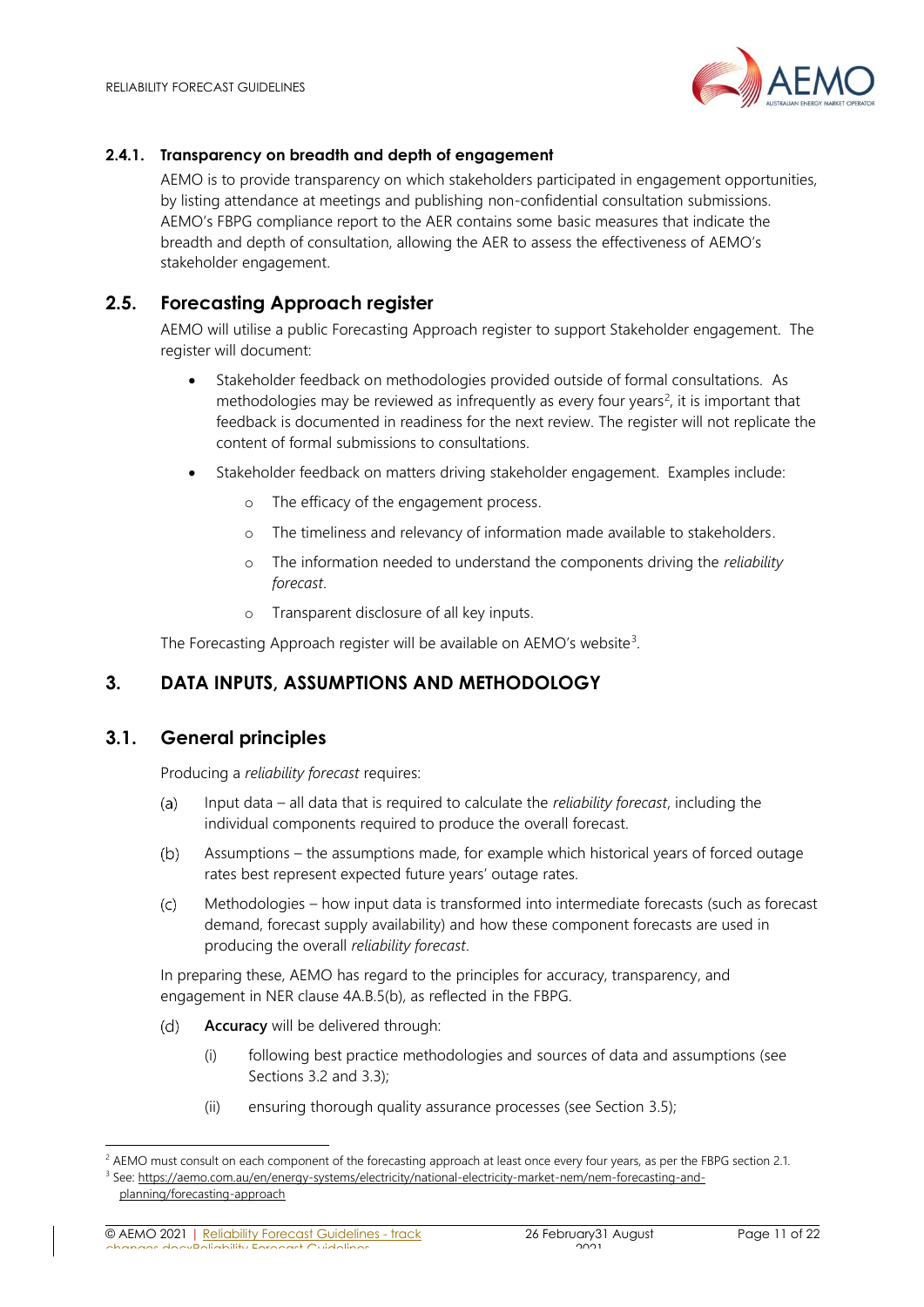

- (iii) applying continuous learning through the Forecast Accuracy Report (FAR) and associated forecast improvement plan (see Section [4\)](#page-16-0); and
- (iv) following completion of an *electricity statement of opportunities* (ESOO), reporting to the AER on how AEMO has followed the FBPG in developing the *reliability forecast*.
- **Transparency** will be delivered through:  $(e)$ 
	- (i) publication and consultation of methodologies (see Section [3.2\)](#page-11-0); and
	- (ii) openness around inputs and assumptions, including how data is sourced, cut-off times, management of *confidential information* (see Section [3.3\)](#page-12-0) and mechanisms for the release of data, including processed results (see Section [3.5.2\)](#page-15-0).
- $(f)$ **Engagement** will be delivered through formal and informal information-gathering and consultative processes before, during, and after the *reliability forecast* process using different forms and levels of engagement (see sections [2](#page-5-0) and [3.3.2\)](#page-13-0).

# <span id="page-11-0"></span>**3.2. Forecasting Approach**

The FBPG lists three analytical streams:

- Demand forecasts the load for the National Electricity Market to meet.
- Supply forecasts the operational performance parameters applied to the generators, DSP<sup>4</sup> and transmission elements.
- An assessment of the demand and supply balance that determines whether the *reliability standard* will be met

Each of these comprises various components and may rely on different inputs. [Figure 2](#page-11-1) provides a high-level overview of the end-to-end process.



#### <span id="page-11-1"></span>Figure 2 **End to end high-level overview of AEMO's Forecasting Approach**

See definition in AEMO's Demand Side Participation methodology, [https://aemo.com.au/-](https://aemo.com.au/-/media/files/stakeholder_consultation/consultations/nem-consultations/2020/demand-side-participation/final/demand-side-participation-forecast-methodology.pdf) [/media/files/stakeholder\\_consultation/consultations/nem-consultations/2020/demand-side-participation/final/demand-side](https://aemo.com.au/-/media/files/stakeholder_consultation/consultations/nem-consultations/2020/demand-side-participation/final/demand-side-participation-forecast-methodology.pdf)[participation-forecast-methodology.pdf](https://aemo.com.au/-/media/files/stakeholder_consultation/consultations/nem-consultations/2020/demand-side-participation/final/demand-side-participation-forecast-methodology.pdf)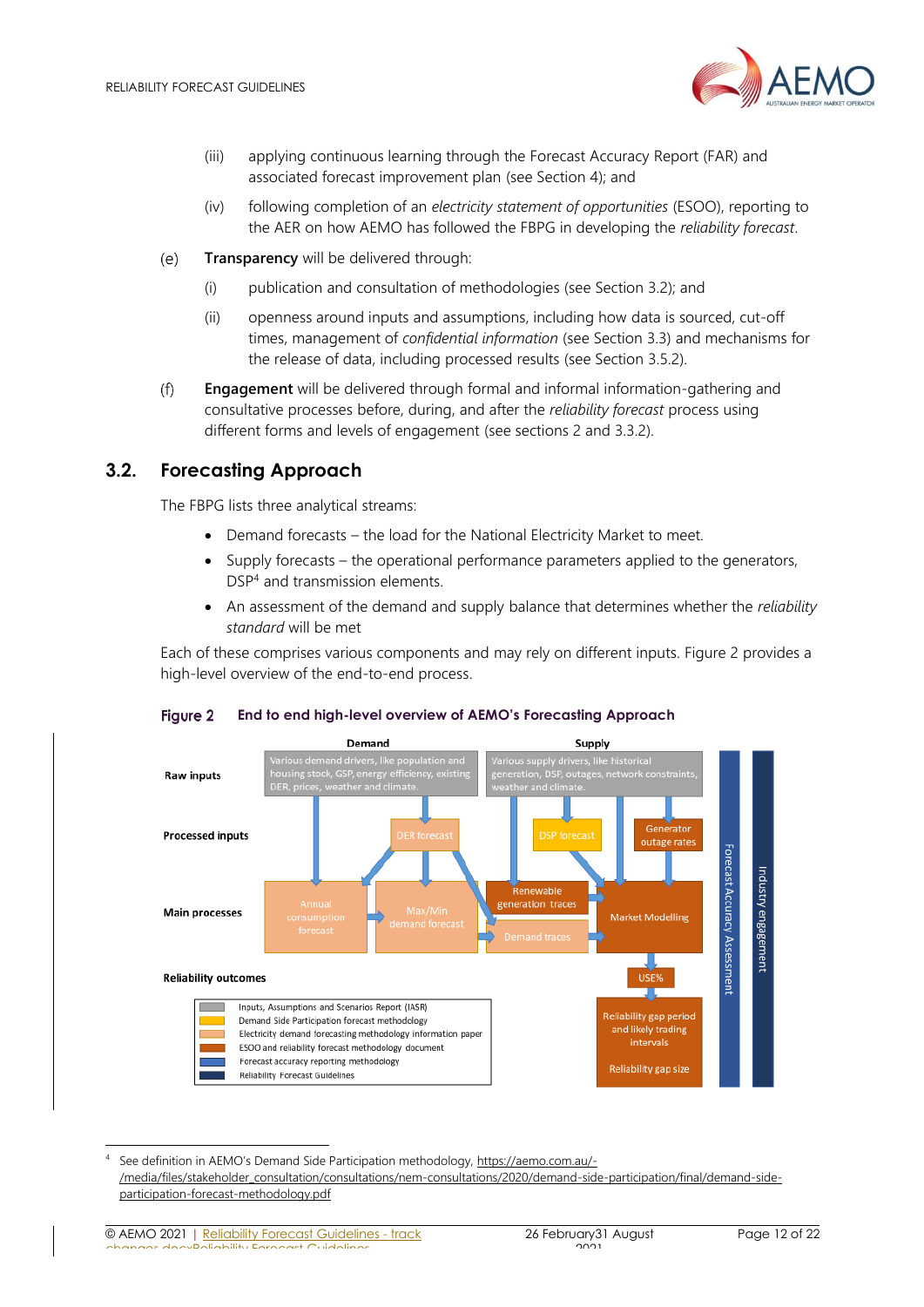



#### The figure also highlights the different methodology documents that explain the different processes and their inputs in more detail. Collectively, AEMO's detailed forecasting methodologies are known as the Forecasting Approach. The latest versions of these methodology documents are available on AEMO's Forecasting Approach web page<sup>5</sup>.

As discussed in Section [4,](#page-16-0) AEMO will, at least annually, assess the forecast accuracy of its previous *reliability forecast* and forecast components. This will highlight areas for improvement of data, assumption, or methodologies, which will be outlined in a forecast improvement plan, as explained further in Section [4.2.](#page-17-1)

# <span id="page-12-0"></span>**3.3. Inputs and assumptions**

#### <span id="page-12-1"></span>**3.3.1. General principles**

As shown in [Figure 2,](#page-11-1) AEMO needs a wide range of data inputs and assumptions in the preparation of an ESOO and the associated *reliability forecast*. In identifying the inputs and assumptions to be used in a *reliability forecast*, AEMO will:

- $(a)$ source the input data and assumptions from the most recent and accurate sources of information reasonably available, and where practicable from the *Registered Participant* or other person most closely associated with the data (see Section [3.4\)](#page-14-0);
- $(b)$ validate material inputs and assumptions, where reasonably practicable, for example through a second opinion from a subject matter expert<sup>6</sup> or engagement with the FRG;

Available fro[m https://aemo.com.au/en/energy-systems/electricity/national-electricity-market-nem/nem-forecasting-and](https://aemo.com.au/en/energy-systems/electricity/national-electricity-market-nem/nem-forecasting-and-planning/forecasting-approach)[planning/forecasting-approach](https://aemo.com.au/en/energy-systems/electricity/national-electricity-market-nem/nem-forecasting-and-planning/forecasting-approach)

<sup>6</sup> A subject matter expert may be any relevant authority, including but not limited to skilled consultants, academic body or market body.

<sup>©</sup> AEMO 2021 | Reliability Forecast Guidelines - track changes.docxReliability Forecast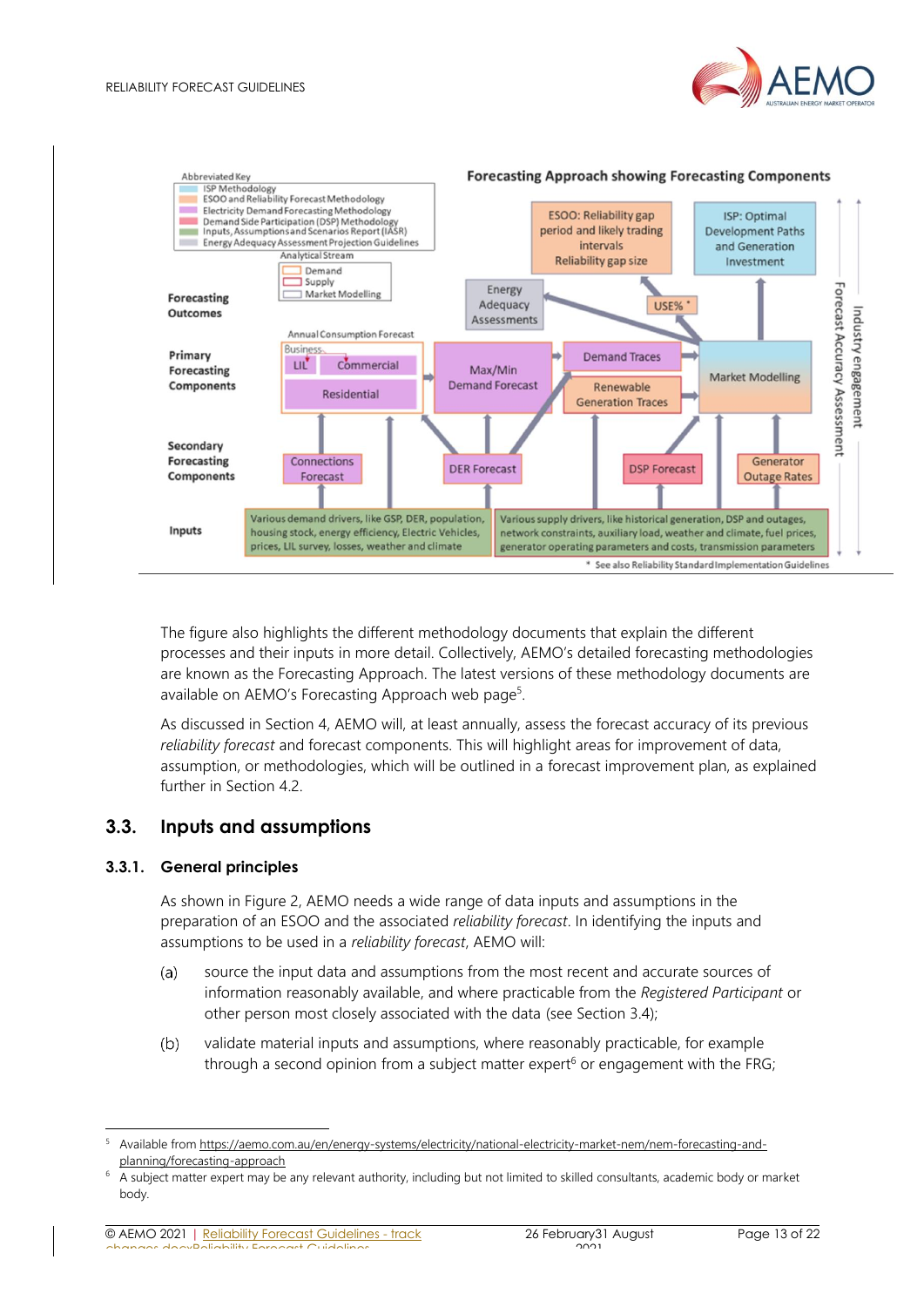

- $(C)$ include data up till at least 30 April (later if practical) for the demand components and 30 June for the supply components to be used for the *reliability forecast* to be produced by the end of August that year;
- $(d)$ seek subject matter expert expertise (unless AEMO itself is the subject matter expert), such as advice on new or novel technologies, or emerging trends;
- $(e)$ be transparent about all inputs and assumptions sourced and the process for collecting and validating them, subject to AEMO's obligations in respect of *confidential information* under the National Electricity Law;
- summarise the broad source and validation approach for key data input components in its  $(f)$ IASR as at the date of these Guidelines, including the role stakeholders have in the process;
- consult annually on inputs, assumptions and scenarios in its IASR using inthe AER's FBPG  $(a)$ Appendix B single stage consultation process;
- $(h)$ publish the final IASR following completion of the consultation; and
- $(i)$ apply the two stage Consultation Procedures outlined in AER's FBPG Appendix A at least once every four years to determine:
	- (i) the fundamental methodologies needed in the forecasting processes;
	- (ii) the components on which the forecasts are to be based, and the way they are to be determined and used;
	- (iii) the stakeholder engagement process for determining the forecasting methodologies, inputs and assumptions.

#### <span id="page-13-0"></span>**3.3.2. Information requests**

To facilitate the accuracy of the ESOO, including the *reliability forecast*, for the benefit of stakeholders overall, AEMO will request information from *Registered Participants* in accordance with NER clause 3.13.3A(d)-(e).

AEMO may request any information, including *confidential information*:

- $(a)$ that is relevant to ensure the quality of the matters required to be included in the ESOO; and
- $(b)$ that is not already available to AEMO, unless AEMO considers there is a need for multiple sources to validate data, having regard to the relative reliability of sources and historical data quality.

AEMO will request information from those *Registered Participants* who are reasonably expected to hold that information, either because it relates directly to their business or because their functions or obligations are likely to require it. By way of example only, AEMO may request:

- $(c)$ *Generators* to provide current and forecast information about the operation or alteration of their *generating systems*;
- *Network Service Providers* to provide current and forecast information about planned  $(d)$ *network augmentations*, upgrades and maintenance, *connection enquiries* and *connection applications*;
- $(e)$ *Network Service Providers* and *Market* Customers to provide current and forecast information about changes in *load* and demand side participation; and
- $(f)$ *Intending Participants* to provide current and forecast information about proposed connection projects.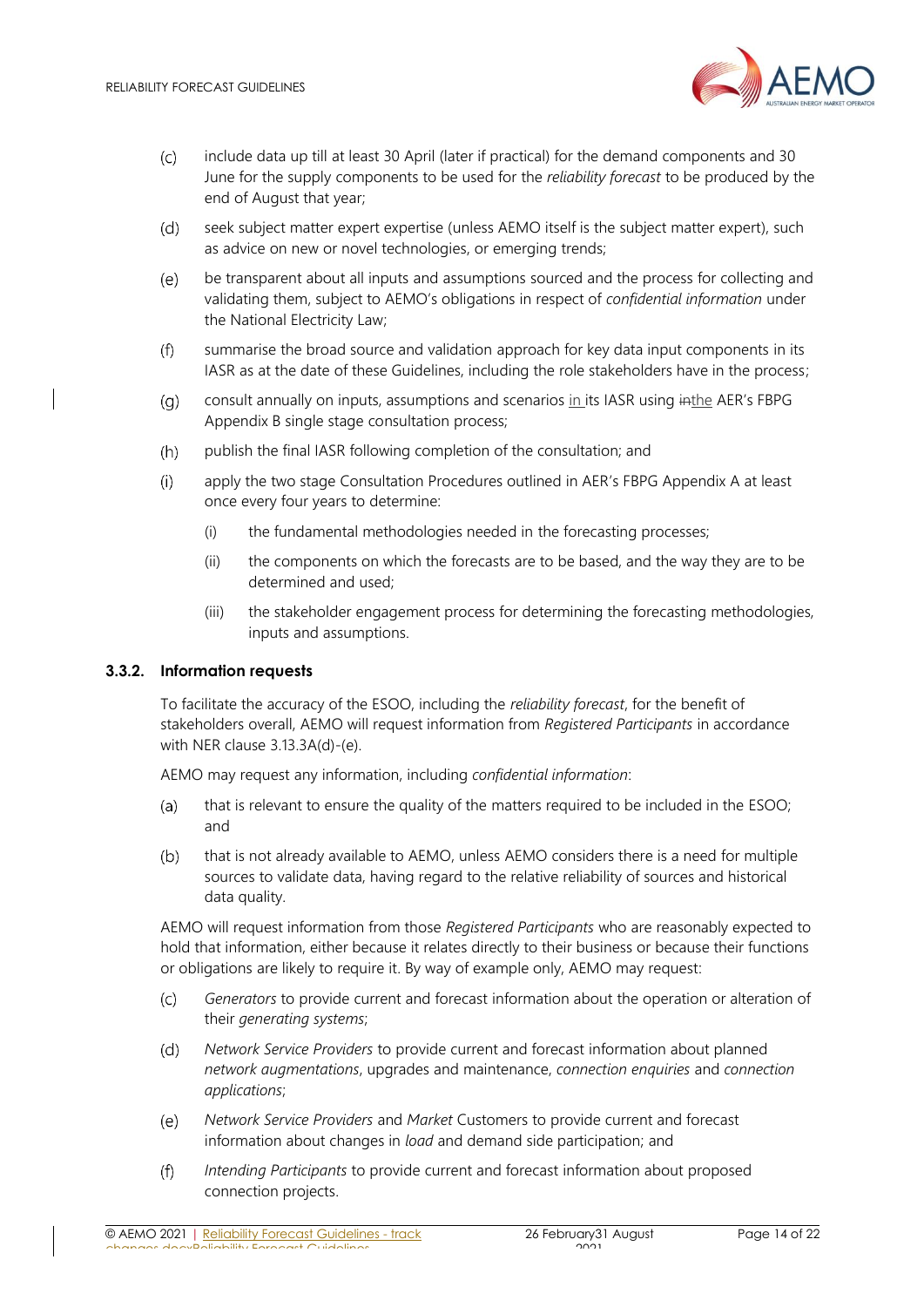

Information requests can take the form of a standing request or an individual (ad hoc) request.

Standing requests will be published on AEMO's ESOO website once a year, typically around the end of January for the preparation of the ESOO by the end of August, and will include:

- a detailed description of the forecast information requested for that calendar year;  $(q)$
- $(h)$ the *Registered Participant* categories required to provide the specified information;
- the rationale for needing this information to meet ESOO objectives, and  $(i)$
- $(i)$ the timeline for provision of the information to AEMO, including where applicable the grounds and deadline for requesting an extension.

AEMO will consult on any changes to this list from year to year using the FRG consultation process, as outlined in Section [2](#page-5-0). Changes may be driven by learnings from one year's ESOO process, the subsequent assessment of forecast accuracy of the previous year's forecast, or changes to legislation or rules that require AEMO to collect new data.

Individual (ad hoc) requests to one or a broader group of *Registered Participants* may be necessary, for example to seek clarification of information already provided or to address an emerging issue. AEMO will use the FRG discussion process outlined in Section [2](#page-5-0) where reasonably practicable, before formally requesting the information.

Whenever reasonably practical, AEMO will:

- For requests to individual entities, discuss one-on-one ahead of the request.
- Provide at least 20 business days for *Registered Participants* to provide the data, once requested.

#### **3.3.3. Responding to information requests**

*Registered Participants* must respond to AEMO's information requests within the period specified in the request or as agreed and, where information is requested in a particular form, in that form.

Consistent with NER clause3.13.3A(g) *Registered Participants* must take care to ensure the information they provide is not misleading and has been carefully checked for accuracy or, in the case of forecasts, represents the *Registered Participant's* current best estimate and intentions in relation to the relevant information.

*Registered Participants* must specifically identify any *confidential information* provided in response to a request for information.

## <span id="page-14-0"></span>**3.4. Incorporating confidential information**

AEMO will at times ask for and receive *confidential information*. This is to improve the accuracy of the *reliability forecast*, in line with the accuracy principle, but it involves a trade-off with the transparency principle.

To ensure the forecast is accurate, AEMO will use the *confidential information* in its modelling but seek to publish sufficient aggregated information to retain a high degree of transparency of inputs.

#### <span id="page-14-1"></span>**3.5. Quality assurance**

The end-to-end process in [Figure 2](#page-11-1) showed a number of inputs, and processes using those inputs, creating outputs that may be used as inputs into other processes.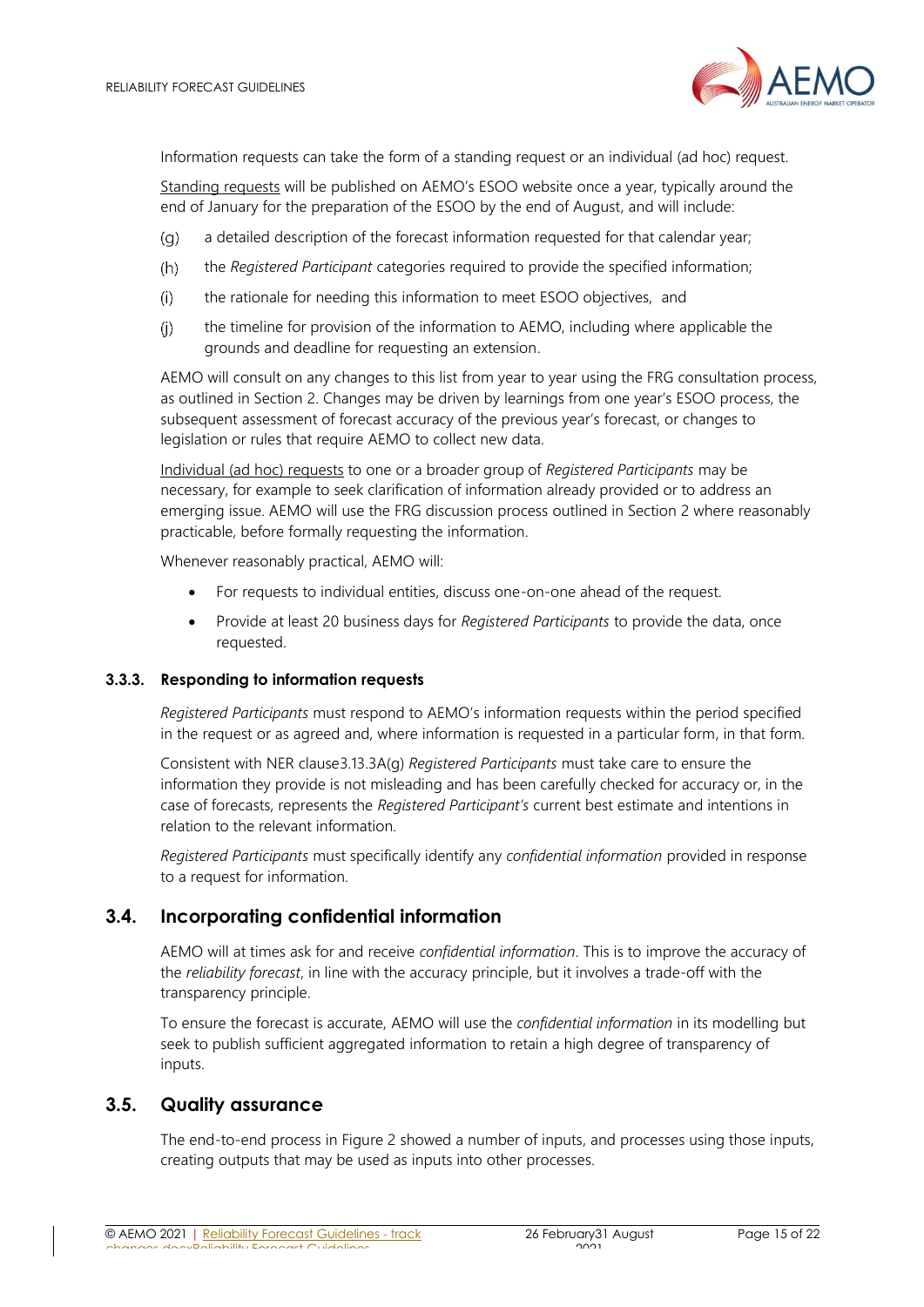

#### <span id="page-15-1"></span>**3.5.1. Quality assurance processes**

There are a number of quality assurance processes in place to help to ensure results are accurate and correct.

- $(a)$ **Before** the reliability forecasting process, AEMO must consult on planned changes to assumptions and methodologies, (typically driven by the forecast improvement plan, as outlined in Section [4.2\)](#page-17-1) using FRG consultation or written consultation through its annual IASR consultation process<sup>7</sup>.
- $(b)$ **Throughout** the reliability forecasting process, AEMO will:
	- (i) undertake validation of data and assumptions, for example through the use of reputable sources, validation against other available sources and explaining changes from previous versions;
	- (ii) undertake verification of model implementations underpinning each subprocess; and
	- (iii) engage with industry on interim results, both by individual component and demand and supply forecasts overall, though FRG discussion and FRG consultation.
- $(c)$ **After** the reliability forecasting process, AEMO will publish final methodology documents and supporting material as defined in Section [3.5.2.](#page-15-0)

#### <span id="page-15-0"></span>**3.5.2. Supporting material**

No later than the publication date of the ESOO, AEMO must publish supporting material to allow participants to verify or use the data in their own processes, (noting that confidential data will only be available in aggregate form, though the level of aggregation will be limited to what is essential to maintain confidentiality).

Supporting material includes:

- input data series to the forecast components;  $(a)$
- $(b)$ component forecast outputs, including demand forecasts and generator outage rates;
- $(c)$ model files or description of model formulations in cases where model files cannot be provided; and
- consultant reports, detailing inputs, assumptions, methodology, and results of any  $(d)$ consultancy work used in the *reliability forecast*.

Where practicable, AEMO will publish all relevant inputs and assumptions in the final IASR ahead of the ESOO. Any requests for AEMO to provide additional information in relation to inputs and assumptions should be provided by stakeholders as part of the IASR consultation process.

#### <span id="page-15-2"></span>**3.5.3. Information provided in a Reliability Instrument request**

Should AEMO need to submit a *reliability instrument* request as per Section [5.1](#page-18-1) [0,](#page-18-3) it will, at a minimum, provide the information required by National Electricity Law Section 14I and any further information listed in the AER Interim RIG.

As an indication, AEMO will provide the following:

- (a) The NEM *region* in which the *forecast reliability gap* is forecast to occur.
- (b) The forecast reliability gap, in megawatts (MW).

© AEMO 2021 | Reliability Forecast Guidelines - track changes.docxReliability Forecast Guidelines

<sup>7</sup> Available a[t https://www.aemo.com.au/energy-systems/electricity/national-electricity-market-nem/nem-forecasting-and](https://www.aemo.com.au/energy-systems/electricity/national-electricity-market-nem/nem-forecasting-and-planning/scenarios-inputs-assumptions-methodologies-and-guidelines)[planning/scenarios-inputs-assumptions-methodologies-and-guidelines](https://www.aemo.com.au/energy-systems/electricity/national-electricity-market-nem/nem-forecasting-and-planning/scenarios-inputs-assumptions-methodologies-and-guidelines)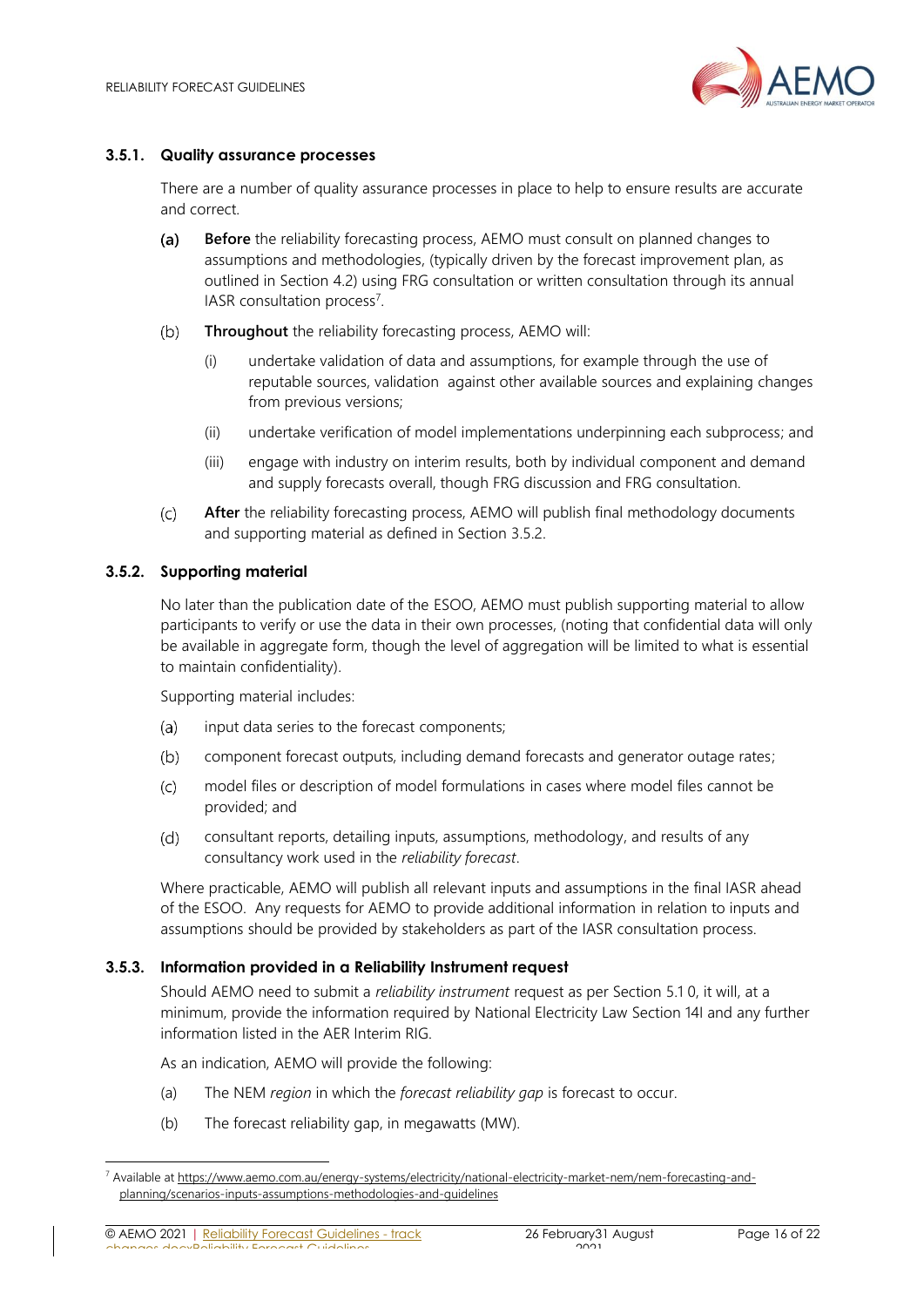

- (c) The additional reserves required to reduce expected unserved energy (USE) to below the *interim reliability measure* or *reliability standard<sup>8</sup>* , assuming these reserves are available in all hours of the financial year (for information purposes only).
- (d) First and last days of the forecast reliability gap period.
- (e) The trading intervals during the forecast reliability gap period where supply shortfalls are most likely to occur, which will consist of the specification of weekends/weekdays and the time-of-day range within the forecast reliability gap period.
- (f) AEMO's one-in-two year peak demand forecast (see Section 6.2).
- (g) The sensitivity of USE to additional capacity available during the forecast reliability gap period.
- (h) Additional information that helps illustrate observed USE in the simulations, including but not limited to the distribution of USE across months, and the distribution of USE duration.

# <span id="page-16-0"></span>**4. FORECAST IMPROVEMENTS**

Ongoing improvements to the methodologies that generate the reliability forecast may be necessary at times to increase forecast accuracy and to increase stakeholder confidence. Key drivers of forecast improvements are the:

- $(a)$ FAR and forecast improvement plan - In accordance with NER clause 3.13.3A(h) AEMO will, no less than annually, prepare and publish on its website information related to the accuracy of its demand and supply forecasts, and any other inputs determined by AEMO to be material to its reliability forecasts. Typically, this report will be prepared following the end of winter, allowing the previous year's forecast to be compared against a full year of observations, including both summer and winter maximum demand. The FAR and forecast improvement plan are described in detail further below.
- $(b)$ FAR methodology - At least every four years, AEMO will consult on its FAR methodology in accordance with Section [3.3.1](#page-12-1) (i). The consultation will consider, where warranted, variations in report structure and accuracy metrics. AEMO will consider feedback in the design of future reports and analysis.

AEMO will engage an external expert to review the FAR reporting metrics and methodology at least once every four years, prior to a full FAR methodology consultation.

- (c) Review of Forecasting Approach At least every four years, AEMO will review its Forecasting Approach using the AER's forecasting best practice consultation procedures outlined in Appendix B of the FBPG. The review schedule for various component methodologies that comprise the Forecasting Approach can be found on AEMO's website<sup>9</sup>. A review may be justified earlier than scheduled if there has been a material change in circumstances such as:
	- (i) introduction of a new and improved modelling technique,
	- (ii) material changes to the underlying drivers of some component of the forecast, or
	- (iii) evidence to suggest that an approach AEMO has been applying is no longer best practice.

<sup>&</sup>lt;sup>8</sup> Clause 11.132 of the National Electricity Rules provides that, until 30 June 2025, for the purposes of sections 14G(1) and 14G(5) of the National Electricity Law, the reliability standard is prescribed to be the interim reliability measure. The measure is specified in clause 3.9.3C(a1) of the Rules.

<sup>9</sup> See: [https://aemo.com.au/en/energy-systems/electricity/national-electricity-market-nem/nem-forecasting-and](https://aemo.com.au/en/energy-systems/electricity/national-electricity-market-nem/nem-forecasting-and-planning/forecasting-approach)[planning/forecasting-approach](https://aemo.com.au/en/energy-systems/electricity/national-electricity-market-nem/nem-forecasting-and-planning/forecasting-approach)

<sup>©</sup> AEMO 2021 | Reliability Forecast Guidelines - track changes.docxReliability Forecast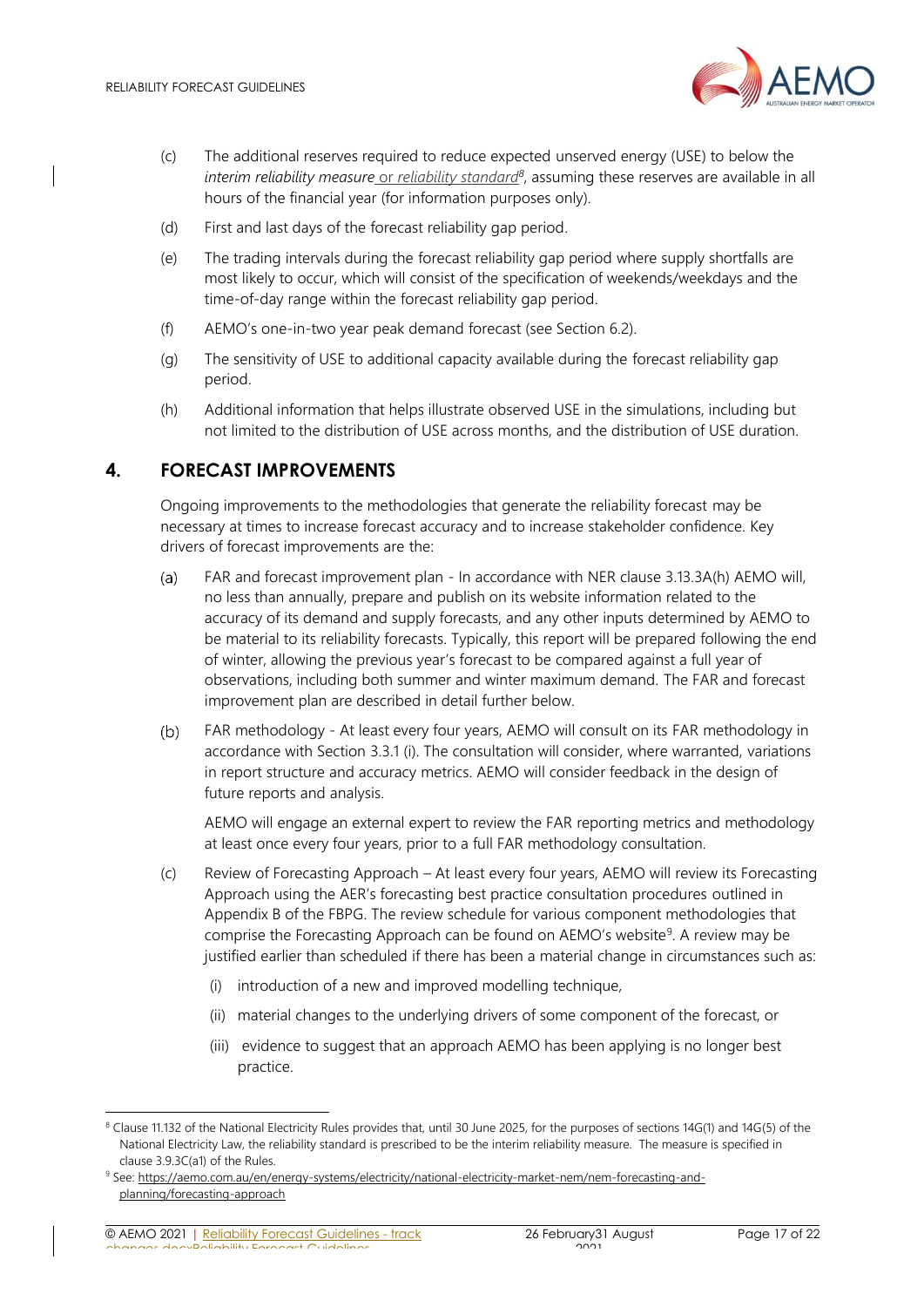

# <span id="page-17-0"></span>**4.1. The forecast accuracy report**

The FAR will include:

- (a) an examination of the performance of each forecast component, per NEM region, including:
- (b) input drivers of demand;
	- (ii) energy consumption;
	- (iii) maximum and minimum demand;
	- (iv) input drivers of supply;
	- (v) supply availability; and
	- (vi) reliability.
- (c) an explanation of the results and any material deviation of trend in differences; and
- (d) a list of actions undertaken, or to be undertaken, to improve the accuracy of the forecast and forecast components as part of AEMO's forecast improvement plan.

AEMO will typically publish forecast and observed values alongside forecast accuracy metrics for all forecast components. Values may be published in either graph or tabular format. Where an input is subject to confidentiality requirements, AEMO may choose to either aggregate or not publish updated data.

# <span id="page-17-1"></span>**4.2. Forecast improvement plan**

The FAR will include information related to proposed continuous improvements to the forecasting processes that may apply to the next ESOO, with a particular focus on those most likely to address observed forecast deviations.

Stakeholder consultation on the continuous improvement initiatives will follow the single stage process outlined in Appendix B of the AER's FBPG. Consultation may begin before or after the FAR publication, with AEMO seeking to engage with stakeholders as early as possible rather than wait for actual publication schedules.

Upon implementation, relevant methodology documents will be updated to reflect changes to inputs and methods arising from these continuous improvement initiatives.

# **4.3. Assessing performance of improvements**

AEMO will consider how new methodologies or inputs would have performed if they had been executed over the previous five years of forecasting based on materiality of the change:

- Where a change to inputs or forecast is considered a "continuous improvement" it in general would not warrant a forecast of historical periods as part of the assessment unless simple to do so. All such continuous improvements will be consulted on via the forecast improvement plan, which will follow the single stage consultation process outlined in Appendix B of the FBPG, as well as FRG discussion. To some extent, progressive improvements in FAR reporting metrics could be used as a measure of success of these continuous improvements.
- For more fundamental changes made through consultation on the Forecasting Approach, AEMO will consider how new methodologies or inputs would have performed if they had been executed over the previous five years of forecasting, provided it is practicable to do so. In assessing practicability and feasibility, AEMO will consider both the availability of historical input data at the spatial and temporal resolution needed to train the models,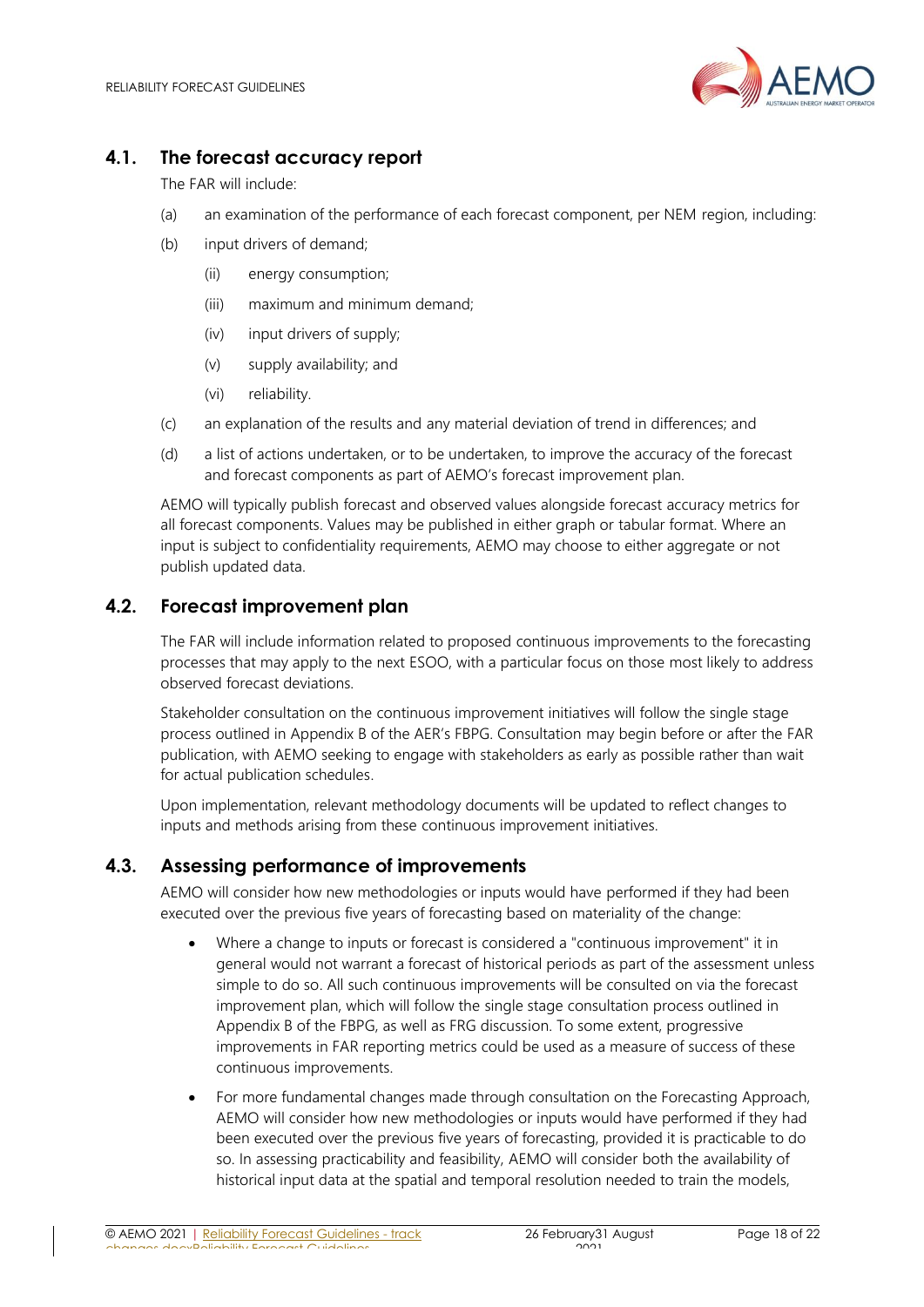

and the scale of any system change that would be necessary to undertake the performance review. Any obstacles limiting AEMO's ability to conduct a performance review against the previous five years of corresponding data will be clearly communicated to stakeholders as part of the Forecasting Approach consultation, and other measures of performance will be proposed.

# <span id="page-18-0"></span>**5. RELIABILITY FORECAST**

# <span id="page-18-1"></span>**5.1. Reliability forecast and indicative reliability forecast**

The *reliability forecast* covers the first five years of the ESOO time horizon while *the indicative reliability forecast* covers the remaining five years of the ten-year ESOO outlook.

The expected USE is calculated in accordance with the RSIG and as explained in the ESOO and Reliability Forecast Methodology Document<sup>10</sup>. It is compared against the *interim reliability measure<sup>11</sup>* . or *reliability standard<sup>12</sup>* . As per NER clause 11.132.2(b), if the expected USE exceeds the *interim reliability measure* until 30 June 2025, the *forecast reliability gap* is material. If the expected USE exceeds the *reliability standard* after 30 June 2025, the *forecast reliability gap* is material.

<span id="page-18-3"></span>If there is a *forecast reliability gap:*

- Additional reporting of the *forecast reliability gap* (size in MW), *forecast reliability gap period*  $(a)$ and likely *gap trading intervals* must be provided to meet the requirements in NER 4A.B.2(b) and (c). The calculation of those are explained in the ESOO and Reliability Forecast Methodology Document<sup>13</sup>.
- AEMO will also publish the *one-in-two year peak demand forecast* for each *region* (see  $(b)$ Section [6.2\)](#page-20-0) in accordance with NER 4A.A.3(b).
- $(c)$ Following the publication of the ESOO, AEMO will submit a *reliability instrument* request to the AER. Sectio[n 3.5.3](#page-15-2) outlines the information AEMO will publish as part of a *reliability instrument* request.

While AEMO may assess the reliability gap under a range of scenarios, the *forecast reliability gap* that triggers a *reliability instrument* request must be based on the scenario AEMO considers most likely to eventuate, that is, a neutral or central scenario.

# <span id="page-18-2"></span>**5.2. Updating the reliability forecast**

#### **5.2.1. Circumstances for providing a Reliability Forecast update**

Should AEMO become aware of new information that is material to the ESOO outcomes in accordance with NER clause 3.13.3A(b), AEMO will reassess the *reliability gap*.

<sup>10</sup> Available fro[m https://aemo.com.au/en/energy-systems/electricity/national-electricity-market-nem/nem-forecasting-and](https://aemo.com.au/en/energy-systems/electricity/national-electricity-market-nem/nem-forecasting-and-planning/forecasting-approach)[planning/forecasting-approach](https://aemo.com.au/en/energy-systems/electricity/national-electricity-market-nem/nem-forecasting-and-planning/forecasting-approach)

<sup>&</sup>lt;sup>11</sup> Clause 11.132 of the National Electricity Rules provides that, until 30 June 2025, for the purposes of sections 14G(1) and 14G(5) of the National Electricity Law, the reliability standard is prescribed to be the interim reliability measure. The measure is specified in clause 3.9.3C(a1) of the Rules.

<sup>&</sup>lt;sup>12</sup> Clause 11.132 of the National Electricity Rules provides that, until 30 June 2025, for the purposes of sections 14G(1) and 14G(5) of the National Electricity Law, the reliability standard is prescribed to be the interim reliability measure. The measure is specified in clause 3.9.3C(a1) of the Rules.

<sup>13</sup> Available fro[m https://aemo.com.au/en/energy-systems/electricity/national-electricity-market-nem/nem-forecasting-and](https://aemo.com.au/en/energy-systems/electricity/national-electricity-market-nem/nem-forecasting-and-planning/forecasting-approach)[planning/forecasting-approach](https://aemo.com.au/en/energy-systems/electricity/national-electricity-market-nem/nem-forecasting-and-planning/forecasting-approach)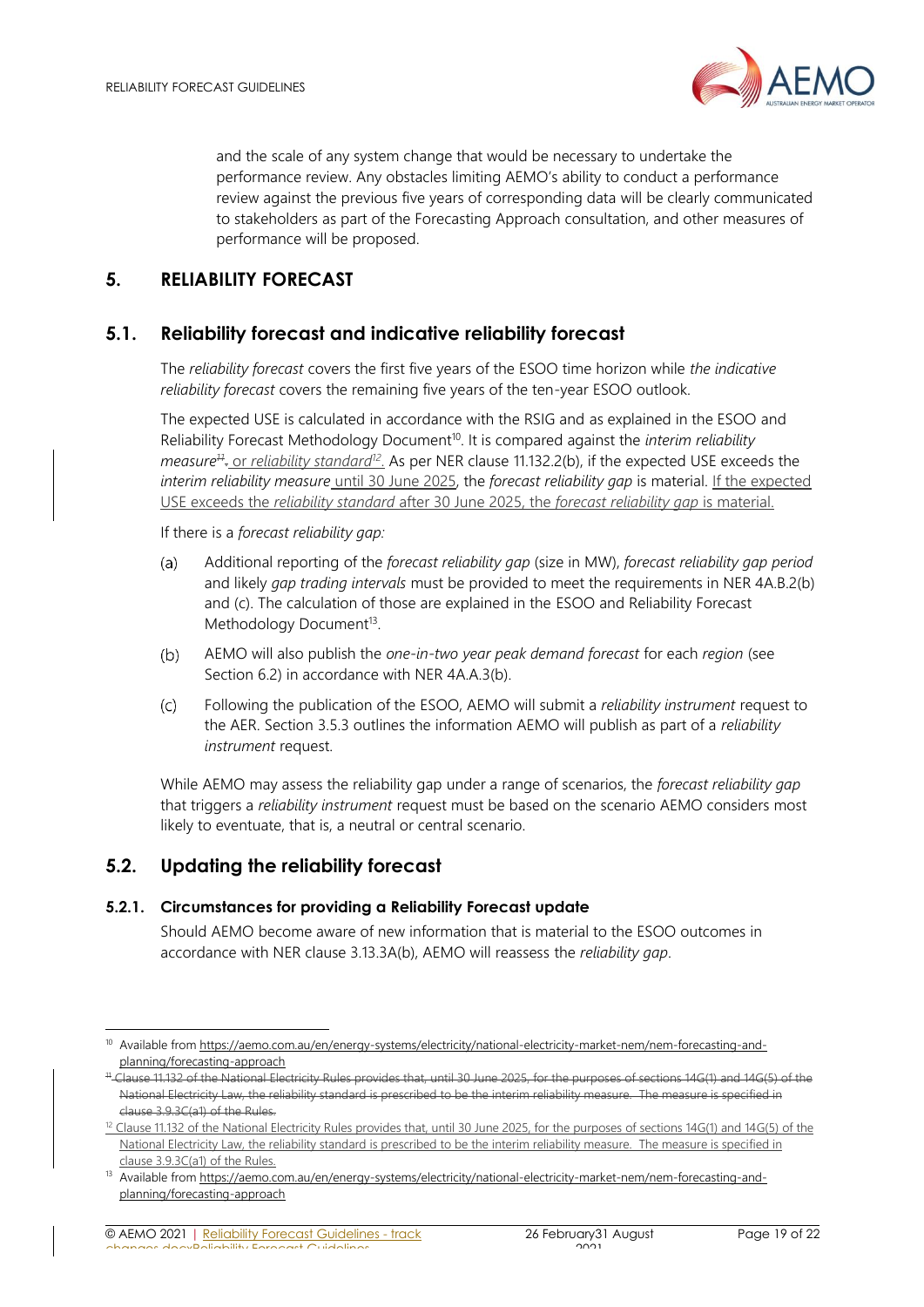

In its assessment of materiality to the ESOO outcomes, AEMO will have regard to the regulatory consequence of the new information, including whether the new information would result in a new *forecast reliability gap* being identified, or would close an existing *forecast reliability gap*.

#### **5.2.2. Information provided in a Reliability Forecast update**

Should AEMO publish an update to a previously published *reliability forecast*, on becoming aware of new information that is material to the ESOO outcomes in accordance with NER clause 3.13.3A(b), AEMO will reassess the *reliability gap*.

In the event that a *forecast reliability gap* is identified for T-1 or T-3, AEMO will also publish the *forecast reliability gap period* and likely *gap trading intervals* as well as the *forecast reliability gap* in a form that is consistent with that presented in the ESOO.

#### **5.2.3. Industry engagement and timeline for publication**

Where there is a need to update the *reliability forecast*, AEMO will balance the extent of the engagement with industry against the complexity of the change as well as the speed with which it can publish the update. Specifically:

- Any material change arising from updates to well understood drivers (such as announced  $(a)$ large load or generator commitment/closure) will trigger a *reliability forecast* update simply using the existing approach.
- For a material change in trends or information not well understood or previously consulted  $(b)$ on, AEMO will, where reasonably practical, consult with industry before finalising any update (preferably running a single stage consultation process as per Appendix B of the FBPG), in particular if this could trigger a *reliability instrument* request.

## <span id="page-19-0"></span>**6. DEMAND**

## <span id="page-19-1"></span>**6.1. Demand definitions**

Demand can be measured at different points in the electricity *network*. AEMO's reliability modelling is based on operational consumption/demand. This represents demand delivered from the *transmission network* as produced by all *scheduled generating units*, *semi-scheduled generating units*, and significant *non-scheduled generating units*<sup>14</sup> .

Operational demand can be defined in two different ways depending on where the *generation* delivered to the *transmission network* is measured:

- (a) As generated this definition reflects the total generation produced by the *generating system* before subtracting any internal consumption at that site, known as the auxiliary load or auxiliaries.
- (b) Sent out this definition reflects the *generation* actually delivered to the *transmission network*.

This is illustrated in [Figure 3.](#page-20-2)

<sup>&</sup>lt;sup>14</sup> For a full explanation of AEMO's demand definitions, see [http://www.aemo.com.au/-/media/Files/Electricity/NEM/](http://www.aemo.com.au/-/media/Files/Electricity/NEM/‌Security_and_Reliability/‌Dispatch/‌Policy_and_Process/Demand-terms-in-EMMS-Data-Model.pdf) [Security\\_and\\_Reliability/Dispatch/Policy\\_and\\_Process/Demand-terms-in-EMMS-Data-Model.pdf.](http://www.aemo.com.au/-/media/Files/Electricity/NEM/‌Security_and_Reliability/‌Dispatch/‌Policy_and_Process/Demand-terms-in-EMMS-Data-Model.pdf)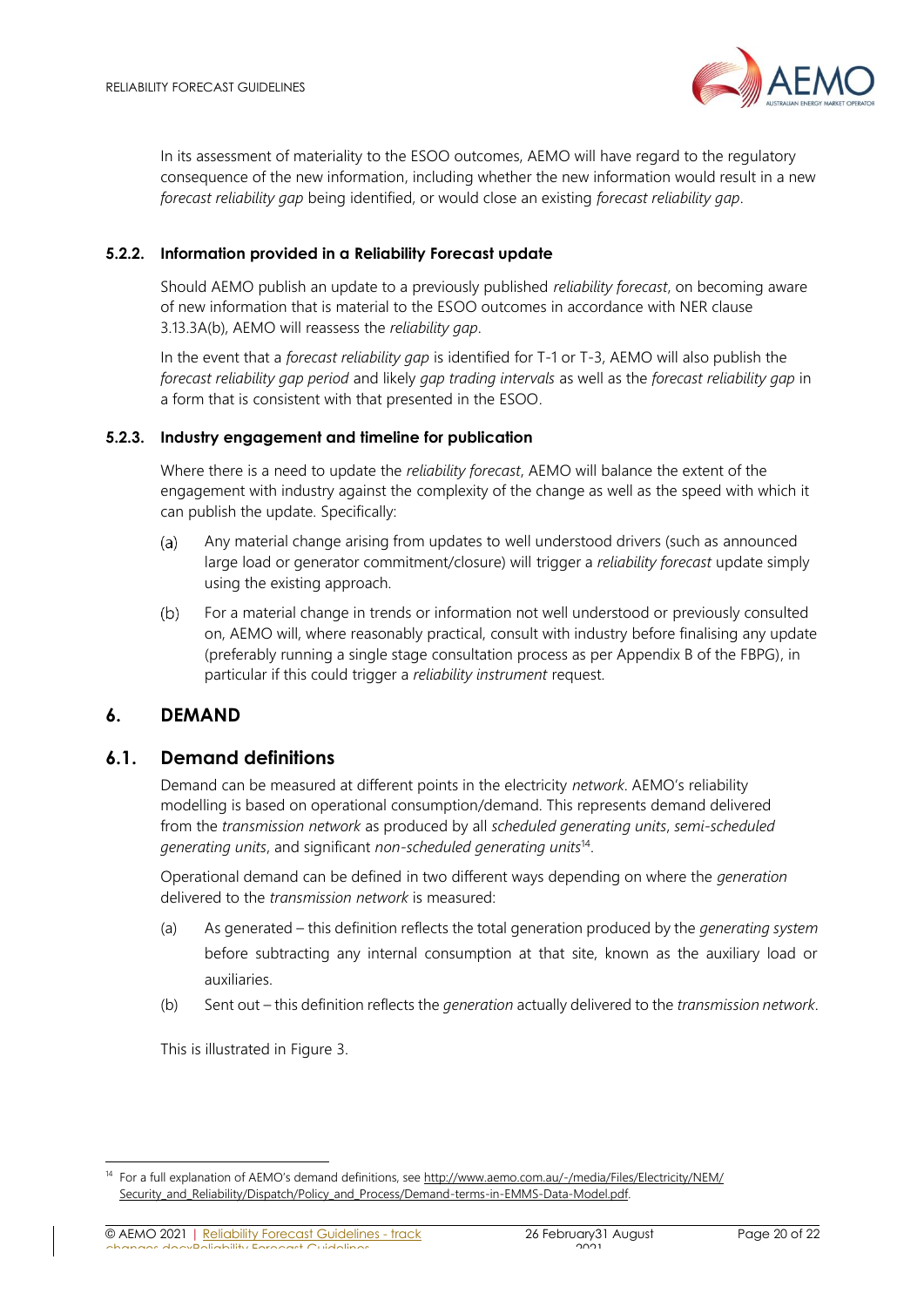

#### <span id="page-20-2"></span>**Figure 3 Operational demand definition, sent out versus as generated**

The customer segment definitions are contained within AEMO's Electricity Demand Forecasting Methodology<sup>15</sup>.

## <span id="page-20-0"></span>**6.2. One-in-two year peak demand forecast**

For the purpose of the RRO, AEMO uses its 50% Probability of Exceedance (POE) operational 'as generated' forecast as the *one-in-two year peak demand forecast* defined in NER clause 4A.A.3. This forecast is produced following the methodology outlined in AEMO's most recent Electricity Demand Forecasting Methodology<sup>16</sup>.

The use of 'as generated' for the *one-in-two year peak demand forecast* allows stakeholders to readily compare against demand in real time, because actual historical demand is reported ongoing by AEMO using this point of measurement $17$ .

Allowing comparison of forecast against *actual demand* in near to real time should provide *liable entities* with the opportunity to take action to reduce load when *actual demand* approaches the *one-in-two year peak demand forecast*.

## <span id="page-20-1"></span>**6.3. Actual demand**

The AER only assesses RRO *liable entities*' compliance in *trading intervals* in which actual demand exceeds the *one-in-two year peak demand forecast* during the published *reliability gap period* and likely *gap trading intervals* for a declared T-1 *reliability instrument*.

The actual demand is the measured operational demand 'as generated' for the *trading interval* adjusted only for the impact of the actions specified in NER clause 4A.A.4(b), namely:

- $(a)$ directions by AEMO;
- $(b)$ RERT contracts activated/dispatched by AEMO; or
- $(c)$ load shedding directed by AEMO.

<sup>15</sup> Available fro[m https://aemo.com.au/en/energy-systems/electricity/national-electricity-market-nem/nem-forecasting-and](https://aemo.com.au/en/energy-systems/electricity/national-electricity-market-nem/nem-forecasting-and-planning/forecasting-approach)[planning/forecasting-approach](https://aemo.com.au/en/energy-systems/electricity/national-electricity-market-nem/nem-forecasting-and-planning/forecasting-approach)

<sup>16</sup> Available fro[m https://aemo.com.au/en/energy-systems/electricity/national-electricity-market-nem/nem-forecasting-and](https://aemo.com.au/en/energy-systems/electricity/national-electricity-market-nem/nem-forecasting-and-planning/forecasting-approach)[planning/forecasting-approach](https://aemo.com.au/en/energy-systems/electricity/national-electricity-market-nem/nem-forecasting-and-planning/forecasting-approach)

<sup>&</sup>lt;sup>17</sup> See: https://www.aemo.com.au/energy-systems/electricity/national-electricity-market-nem/data-nem/operational-demand-data.